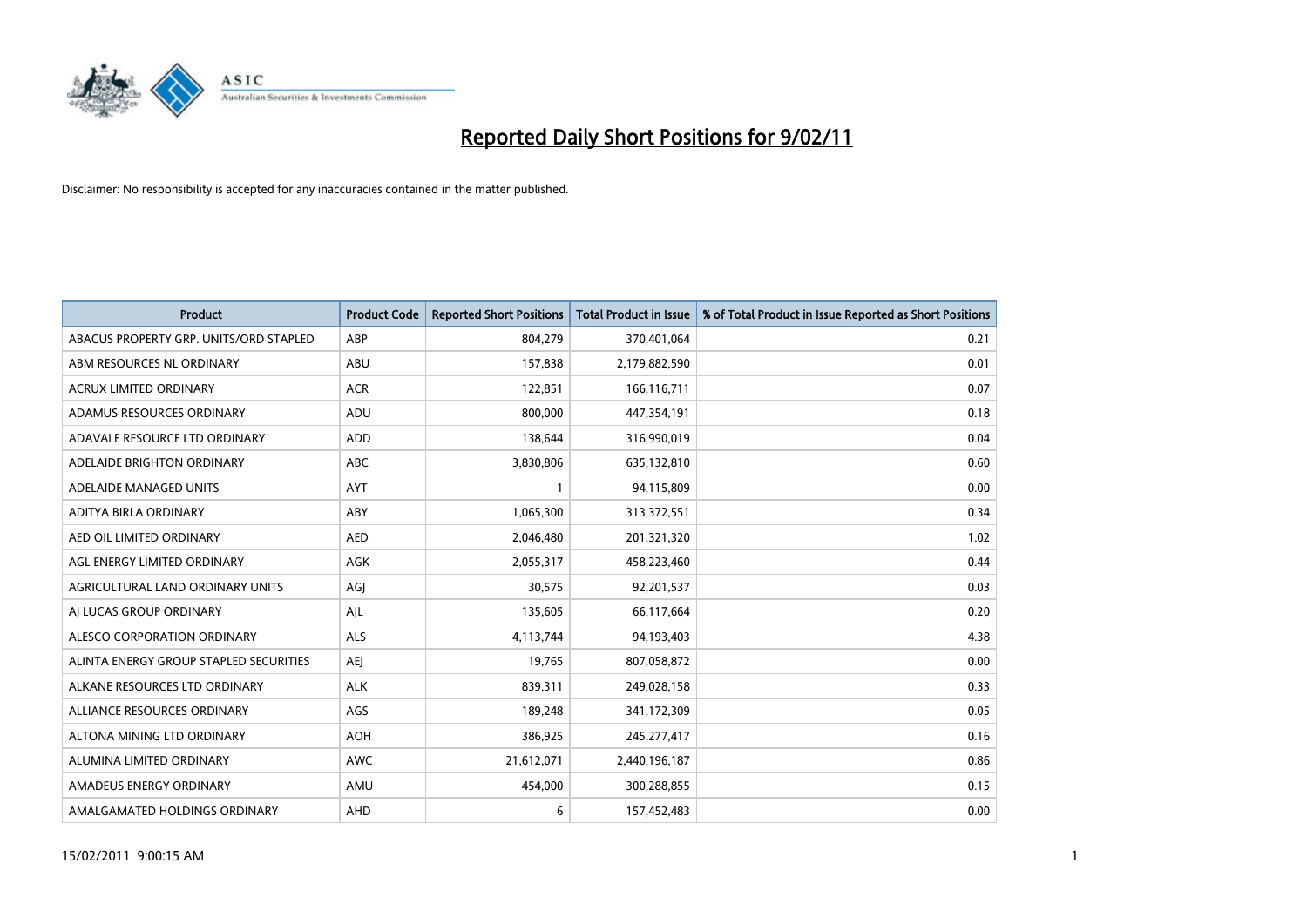

| <b>Product</b>                          | <b>Product Code</b> | <b>Reported Short Positions</b> | <b>Total Product in Issue</b> | % of Total Product in Issue Reported as Short Positions |
|-----------------------------------------|---------------------|---------------------------------|-------------------------------|---------------------------------------------------------|
| AMCOR LIMITED ORDINARY                  | <b>AMC</b>          | 4,467,718                       | 1,225,519,046                 | 0.36                                                    |
| AMP CAPITAL CHINA ORDINARY UNITS        | <b>AGF</b>          | 65,310                          | 337,034,455                   | 0.02                                                    |
| AMP LIMITED ORDINARY                    | AMP                 | 18,240,791                      | 2,094,424,200                 | 0.81                                                    |
| AMPELLA MINING ORDINARY                 | <b>AMX</b>          | 429.269                         | 202,975,108                   | 0.22                                                    |
| ANATOLIA MIN DEV LTD CDI 1:1 DEF SET    | AQG                 | 43,724                          | 138,844,389                   | 0.02                                                    |
| ANSELL LIMITED ORDINARY                 | <b>ANN</b>          | 4,475,801                       | 133,007,903                   | 3.38                                                    |
| ANTARES ENERGY LTD ORDINARY             | <b>AZZ</b>          | 1,182,292                       | 299,333,110                   | 0.39                                                    |
| ANZ BANKING GRP LTD ORDINARY            | ANZ                 | 10,279,759                      | 2,596,003,708                 | 0.38                                                    |
| APA GROUP STAPLED SECURITIES            | <b>APA</b>          | 6,605,283                       | 551,689,118                   | 1.21                                                    |
| APEX MINERALS NL ORDINARY               | <b>AXM</b>          | 885,146                         | 3,917,819,915                 | 0.02                                                    |
| APN EUROPEAN RETAIL UNITS STAPLED SEC.  | <b>AEZ</b>          | 11,832                          | 544,910,660                   | 0.00                                                    |
| APN NEWS & MEDIA ORDINARY               | <b>APN</b>          | 18,418,208                      | 606,084,019                   | 3.06                                                    |
| APOLLO GAS LIMITED ORDINARY             | <b>AZO</b>          | 375,000                         | 90,400,136                    | 0.41                                                    |
| AQUARIUS PLATINUM. ORDINARY             | <b>AOP</b>          | 2,141,502                       | 463,241,295                   | 0.45                                                    |
| AQUILA RESOURCES ORDINARY               | <b>AQA</b>          | 2,892,513                       | 374,314,049                   | 0.76                                                    |
| ARAFURA RESOURCE LTD ORDINARY           | <b>ARU</b>          | 2,849,499                       | 367,930,342                   | 0.77                                                    |
| ARB CORPORATION ORDINARY                | <b>ARP</b>          | 34,837                          | 72,481,302                    | 0.05                                                    |
| ARDENT LEISURE GROUP STAPLED SECURITIES | AAD                 | 2,252,386                       | 312,836,274                   | 0.72                                                    |
| ARISTOCRAT LEISURE ORDINARY             | ALL                 | 28,126,309                      | 533,983,910                   | 5.28                                                    |
| ASCIANO LIMITED ORDINARY                | <b>AIO</b>          | 43,619,329                      | 2,926,103,883                 | 1.51                                                    |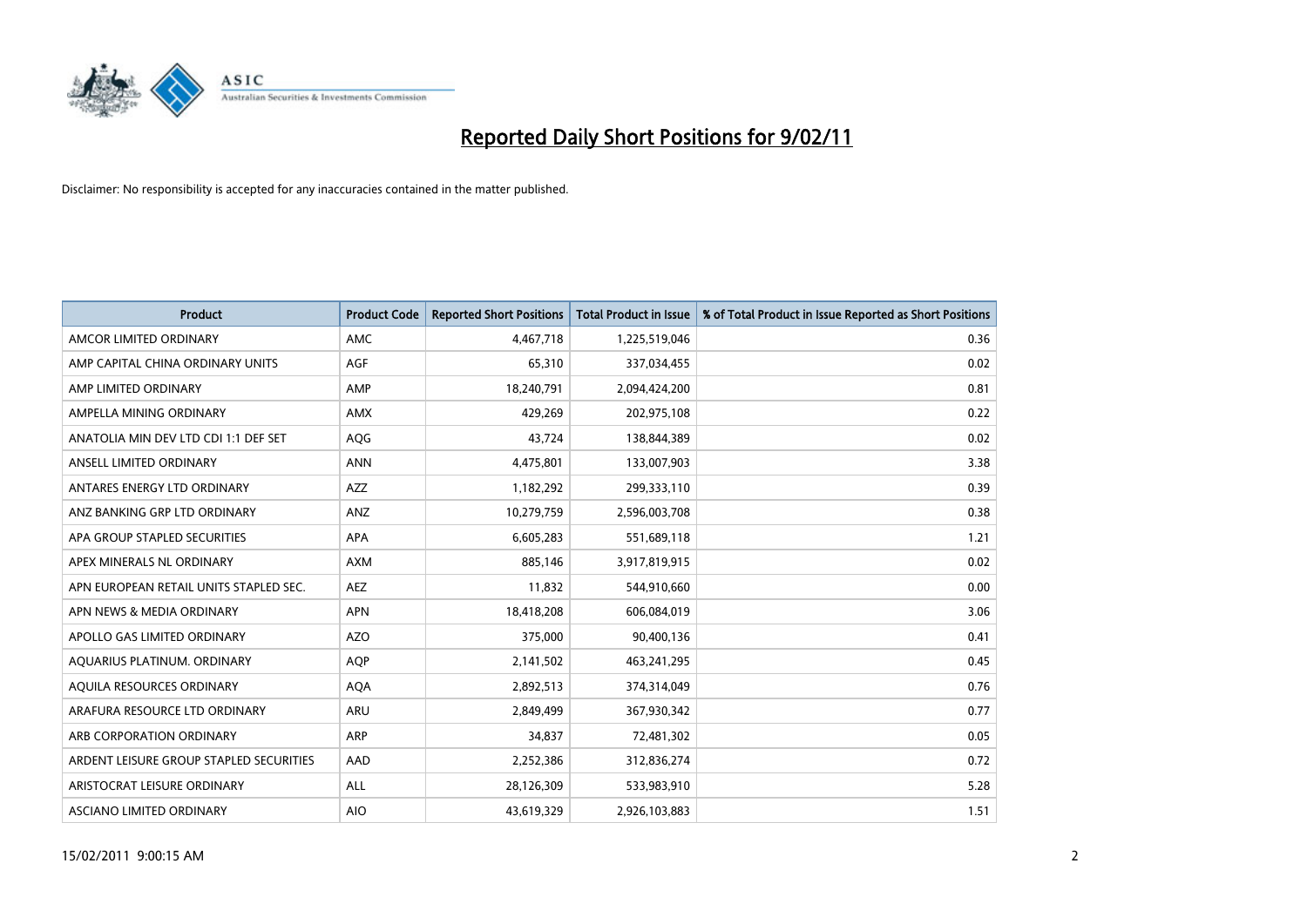

| <b>Product</b>                          | <b>Product Code</b> | <b>Reported Short Positions</b> | Total Product in Issue | % of Total Product in Issue Reported as Short Positions |
|-----------------------------------------|---------------------|---------------------------------|------------------------|---------------------------------------------------------|
| ASG GROUP LIMITED ORDINARY              | <b>ASZ</b>          | 6,170                           | 168,247,718            | 0.00                                                    |
| ASPEN GROUP ORD/UNITS STAPLED           | <b>APZ</b>          | 1,066,817                       | 588,269,075            | 0.16                                                    |
| ASTIVITA RENEWABLES ORDINARY            | <b>AIR</b>          | 150,000                         | 23,170,005             | 0.65                                                    |
| ASTON RES LTD ORDINARY                  | <b>AZT</b>          | 8,849                           | 204,527,604            | 0.00                                                    |
| ASTRO JAP PROP GROUP STAPLED SECURITIES | AJA                 | 18,111                          | 50,821,741             | 0.04                                                    |
| ASX LIMITED ORDINARY                    | <b>ASX</b>          | 834,453                         | 175,136,729            | 0.47                                                    |
| ATLANTIC LIMITED ORDINARY               | ATI                 | 493,038                         | 110,816,957            | 0.44                                                    |
| ATLAS IRON LIMITED ORDINARY             | <b>AGO</b>          | 27,743,352                      | 547,089,119            | 5.05                                                    |
| AUCKLAND INTERNATION ORDINARY           | AIA                 | 54                              | 1,317,999,066          | 0.00                                                    |
| <b>AURORA OIL &amp; GAS ORDINARY</b>    | <b>AUT</b>          | 752,212                         | 403,437,342            | 0.19                                                    |
| AUSDRILL LIMITED ORDINARY               | <b>ASL</b>          | 139,639                         | 262,933,906            | 0.05                                                    |
| AUSENCO LIMITED ORDINARY                | <b>AAX</b>          | 3,942,631                       | 122,427,576            | 3.21                                                    |
| <b>AUSTAL LIMITED ORDINARY</b>          | ASB                 | 144.458                         | 188,069,638            | 0.07                                                    |
| <b>AUSTAR UNITED ORDINARY</b>           | <b>AUN</b>          | 15,141,941                      | 1,271,357,418          | 1.19                                                    |
| AUSTBROKERS HOLDINGS ORDINARY           | <b>AUB</b>          | 2                               | 54,339,433             | 0.00                                                    |
| AUSTEREO GROUP LTD. ORDINARY            | <b>AEO</b>          | 85,206                          | 344,783,708            | 0.02                                                    |
| AUSTIN ENGINEERING ORDINARY             | ANG                 | 19,030                          | 71,614,403             | 0.02                                                    |
| <b>AUSTRALAND ASSETS ASSETS</b>         | AAZPB               | 1,168                           | 2,750,000              | 0.04                                                    |
| AUSTRALAND PROPERTY STAPLED SECURITY    | <b>ALZ</b>          | 1,206,087                       | 576,837,197            | 0.20                                                    |
| AUSTRALIAN AGRICULT. ORDINARY           | AAC                 | 4,605,281                       | 264,264,459            | 1.72                                                    |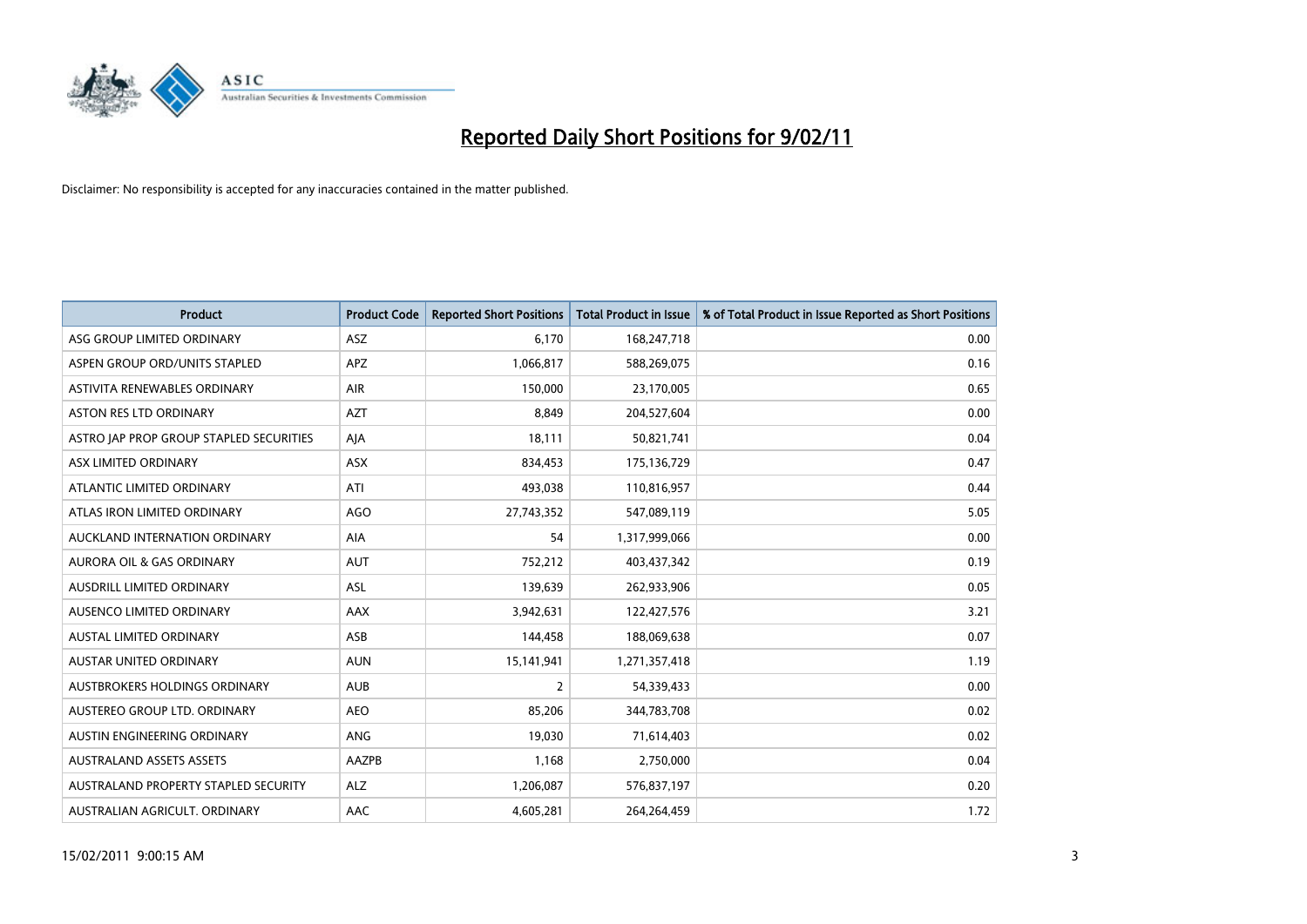

| Product                               | <b>Product Code</b> | <b>Reported Short Positions</b> | <b>Total Product in Issue</b> | % of Total Product in Issue Reported as Short Positions |
|---------------------------------------|---------------------|---------------------------------|-------------------------------|---------------------------------------------------------|
| <b>AUSTRALIAN EDUCATION UNITS</b>     | <b>AEU</b>          | 625,000                         | 134,973,383                   | 0.46                                                    |
| AUSTRALIAN INFRASTR, UNITS/ORDINARY   | <b>AIX</b>          | 340,460                         | 620,733,944                   | 0.06                                                    |
| AUSTRALIAN MINES LTD ORDINARY         | <b>AUZ</b>          | 1,400,000                       | 396,909,195                   | 0.35                                                    |
| AUSTRALIAN PHARM. ORDINARY            | API                 | 1,174,263                       | 488,115,883                   | 0.23                                                    |
| AUTOMOTIVE HOLDINGS ORDINARY          | <b>AHE</b>          | 505.608                         | 226,387,577                   | 0.21                                                    |
| AVEXA LIMITED ORDINARY                | <b>AVX</b>          | 243,657                         | 847,688,779                   | 0.03                                                    |
| AVOCA RESOURCES ORDINARY              | <b>AVO</b>          | 362,256                         | 303,301,781                   | 0.12                                                    |
| AWE LIMITED ORDINARY                  | <b>AWE</b>          | 4,911,032                       | 521,871,941                   | 0.93                                                    |
| AXA ASIA PACIFIC ORDINARY             | <b>AXA</b>          | 4,071,611                       | 2,067,095,545                 | 0.20                                                    |
| <b>BANDANNA ENERGY ORDINARY</b>       | <b>BND</b>          | 58,833                          | 426,265,482                   | 0.01                                                    |
| BANK OF QUEENSLAND. ORDINARY          | <b>BOQ</b>          | 1,536,289                       | 222,072,957                   | 0.68                                                    |
| <b>BANNERMAN RESOURCES ORDINARY</b>   | <b>BMN</b>          | 10,500                          | 234,435,934                   | 0.00                                                    |
| <b>BASS STRAIT OIL CO ORDINARY</b>    | <b>BAS</b>          | 1,482                           | 291,030,250                   | 0.00                                                    |
| <b>BATHURST RESOURCES ORDINARY</b>    | <b>BTU</b>          | 3,715,087                       | 613,291,330                   | 0.61                                                    |
| <b>BAUXITE RESOURCE LTD ORDINARY</b>  | <b>BAU</b>          | 364,275                         | 234,379,896                   | 0.16                                                    |
| <b>BC IRON LIMITED ORDINARY</b>       | <b>BCI</b>          | 12,399                          | 94,061,000                    | 0.01                                                    |
| <b>BEACH ENERGY LIMITED ORDINARY</b>  | <b>BPT</b>          | 2,187,702                       | 1,099,021,290                 | 0.20                                                    |
| BEADELL RESOURCE LTD ORDINARY         | <b>BDR</b>          | 37,019                          | 622,097,828                   | 0.01                                                    |
| BENDIGO AND ADELAIDE ORDINARY         | <b>BEN</b>          | 6,139,602                       | 357,625,053                   | 1.71                                                    |
| BENDIGO AND ADELAIDE RESET PREFERENCE | <b>BENPB</b>        | 135,205                         | 900,000                       | 15.02                                                   |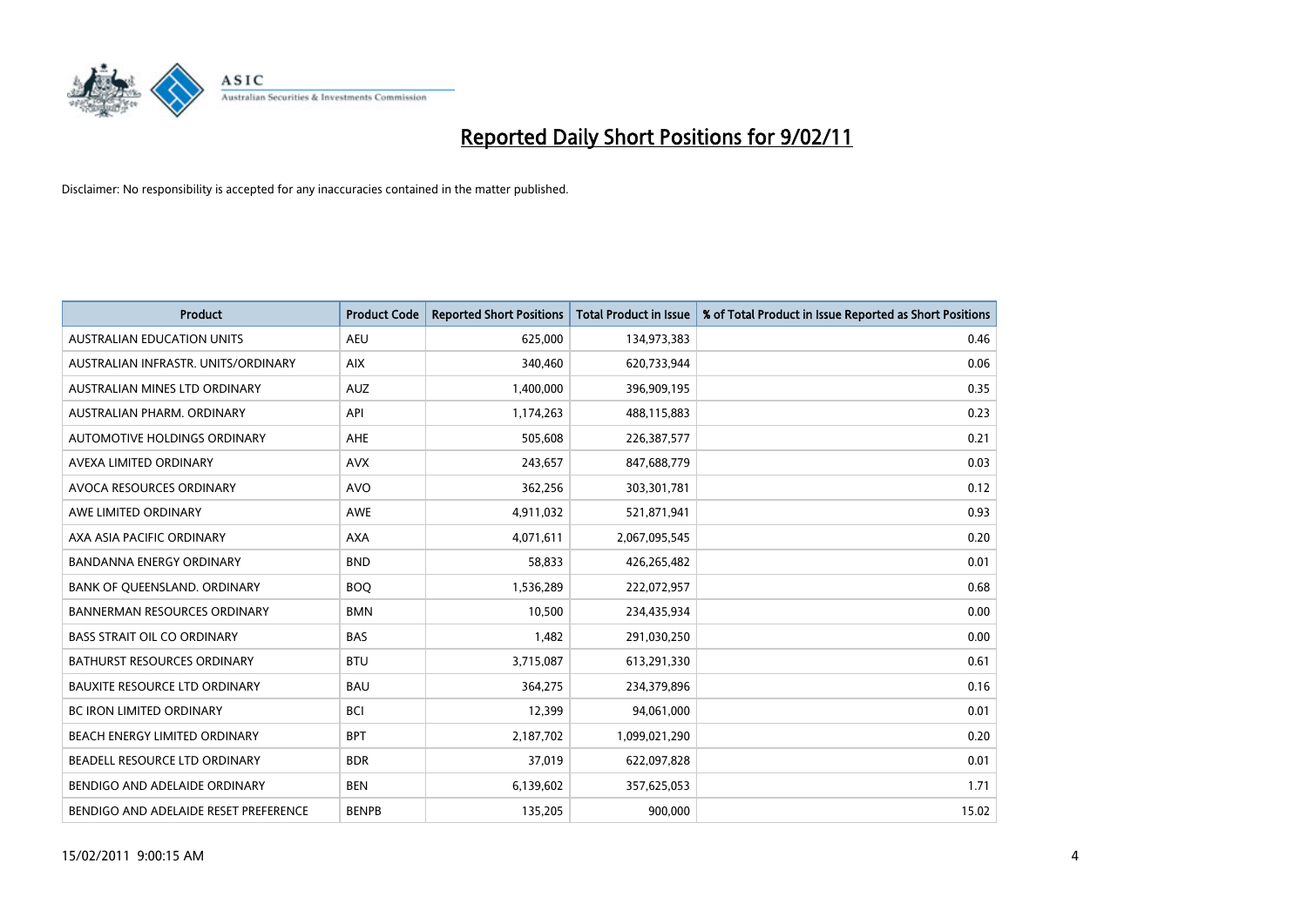

| <b>Product</b>                       | <b>Product Code</b> | <b>Reported Short Positions</b> | <b>Total Product in Issue</b> | % of Total Product in Issue Reported as Short Positions |
|--------------------------------------|---------------------|---------------------------------|-------------------------------|---------------------------------------------------------|
| BERKELEY RESOURCES ORDINARY          | <b>BKY</b>          | 689,542                         | 158,935,898                   | 0.43                                                    |
| BETASHARES ASX FIN ETF UNITS         | <b>OFN</b>          | 30,000                          | 4,509,251                     | 0.67                                                    |
| BETASHARES ASX RES ETF UNITS         | <b>ORE</b>          | 151,570                         | 4,519,432                     | 3.35                                                    |
| <b>BHP BILLITON LIMITED ORDINARY</b> | <b>BHP</b>          | 21,660,704                      | 3,356,081,497                 | 0.63                                                    |
| <b>BILLABONG ORDINARY</b>            | <b>BBG</b>          | 11,133,314                      | 253,613,826                   | 4.37                                                    |
| <b>BIOTA HOLDINGS ORDINARY</b>       | <b>BTA</b>          | 2,291,253                       | 180,805,565                   | 1.26                                                    |
| <b>BISALLOY STEEL ORDINARY</b>       | <b>BIS</b>          | 84,480                          | 216,455,965                   | 0.04                                                    |
| <b>BKI INVESTMENT LTD ORDINARY</b>   | <b>BKI</b>          | 508                             | 420,919,092                   | 0.00                                                    |
| <b>BLACKTHORN RESOURCES ORDINARY</b> | <b>BTR</b>          | 35,848                          | 106,885,300                   | 0.03                                                    |
| <b>BLUESCOPE STEEL LTD ORDINARY</b>  | <b>BSL</b>          | 42,473,445                      | 1,842,207,385                 | 2.29                                                    |
| <b>BOART LONGYEAR ORDINARY</b>       | <b>BLY</b>          | 3,836,830                       | 461,163,412                   | 0.83                                                    |
| <b>BOOM LOGISTICS ORDINARY</b>       | <b>BOL</b>          | 353,563                         | 461,500,712                   | 0.07                                                    |
| BORAL LIMITED, ORDINARY              | <b>BLD</b>          | 27,903,546                      | 724,446,767                   | 3.88                                                    |
| BOTSWANA METALS LTD ORDINARY         | <b>BML</b>          | 7,000                           | 107,787,762                   | 0.01                                                    |
| <b>BOW ENERGY LIMITED ORDINARY</b>   | <b>BOW</b>          | 594,002                         | 348,972,041                   | 0.16                                                    |
| <b>BRADKEN LIMITED ORDINARY</b>      | <b>BKN</b>          | 1,054,556                       | 139,639,929                   | 0.76                                                    |
| <b>BRAMBLES LIMITED ORDINARY</b>     | <b>BXB</b>          | 9,462,931                       | 1,450,669,836                 | 0.62                                                    |
| BREVILLE GROUP LTD ORDINARY          | <b>BRG</b>          | 2,740                           | 129,615,322                   | 0.00                                                    |
| <b>BRICKWORKS LIMITED ORDINARY</b>   | <b>BKW</b>          | 114,790                         | 147,567,333                   | 0.08                                                    |
| <b>BROCKMAN RESOURCES ORDINARY</b>   | <b>BRM</b>          | 107,896                         | 144,803,151                   | 0.08                                                    |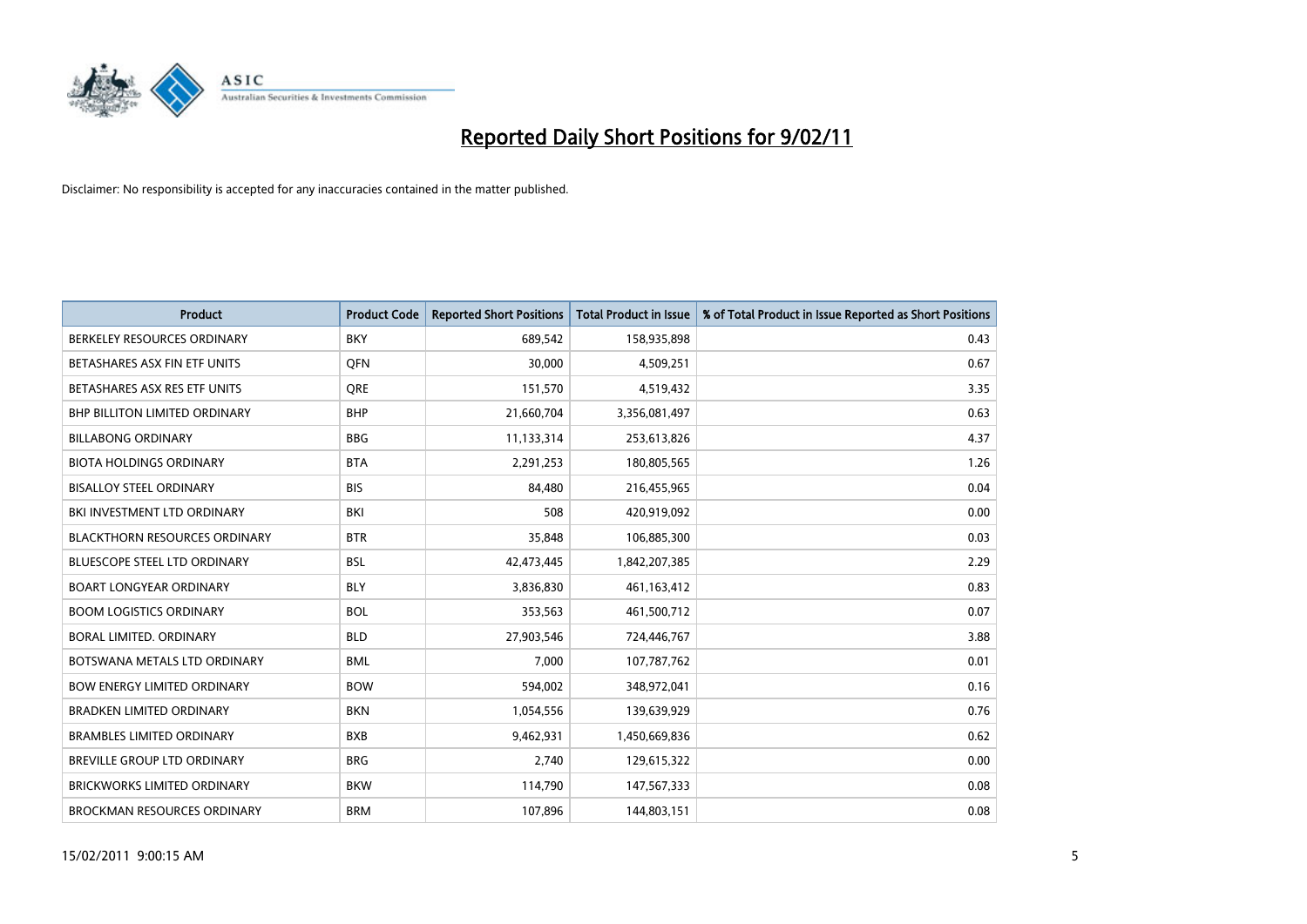

| Product                                  | <b>Product Code</b> | <b>Reported Short Positions</b> | <b>Total Product in Issue</b> | % of Total Product in Issue Reported as Short Positions |
|------------------------------------------|---------------------|---------------------------------|-------------------------------|---------------------------------------------------------|
| BT INVESTMENT MNGMNT ORDINARY            | <b>BTT</b>          | 554,785                         | 160,000,000                   | 0.35                                                    |
| <b>BUNNINGS WAREHOUSE ORDINARY UNITS</b> | <b>BWP</b>          | 1,101,860                       | 427,042,646                   | 0.25                                                    |
| <b>BUREY GOLD LIMITED ORDINARY</b>       | <b>BYR</b>          | 393,314                         | 247,290,317                   | 0.16                                                    |
| <b>BURU ENERGY ORDINARY</b>              | <b>BRU</b>          | 155,589                         | 182,780,549                   | 0.09                                                    |
| CABCHARGE AUSTRALIA ORDINARY             | CAB                 | 897,741                         | 120,437,014                   | 0.74                                                    |
| CALTEX AUSTRALIA ORDINARY                | <b>CTX</b>          | 5,281,748                       | 270,000,000                   | 1.93                                                    |
| <b>CAMPBELL BROTHERS ORDINARY</b>        | <b>CPB</b>          | 58,797                          | 67,503,411                    | 0.08                                                    |
| CAPE LAMBERT RES LTD ORDINARY            | <b>CFE</b>          | 1,675,074                       | 610,705,062                   | 0.27                                                    |
| <b>CAPRAL LIMITED ORDINARY</b>           | CAA                 | 131,161                         | 387,898,255                   | 0.03                                                    |
| <b>CARBON ENERGY ORDINARY</b>            | <b>CNX</b>          | 1,342,907                       | 670,872,650                   | 0.20                                                    |
| <b>CARDNO LIMITED ORDINARY</b>           | CDD                 | 13,948                          | 106,250,491                   | 0.01                                                    |
| CARNARVON PETROLEUM ORDINARY             | <b>CVN</b>          | 2,568,127                       | 687,820,634                   | 0.37                                                    |
| <b>CARNEGIE WAVE ENERGY ORDINARY</b>     | <b>CWE</b>          | 83,000                          | 859,087,627                   | 0.01                                                    |
| <b>CARPATHIAN RESOURCES ORDINARY</b>     | <b>CPN</b>          | 75,000                          | 265,533,501                   | 0.03                                                    |
| CARPENTARIA EXP. LTD ORDINARY            | CAP                 | 9,777                           | 94,341,301                    | 0.01                                                    |
| CARRICK GOLD LIMITED ORDINARY            | <b>CRK</b>          | 25,680                          | 139,500,000                   | 0.02                                                    |
| CARSALES.COM LTD ORDINARY                | <b>CRZ</b>          | 3,893,823                       | 234,073,300                   | 1.66                                                    |
| CASH CONVERTERS ORD/DIV ACCESS           | CCV                 | 164,221                         | 379,761,025                   | 0.04                                                    |
| <b>CASPIAN OIL &amp; GAS ORDINARY</b>    | <b>CIG</b>          | 50,000                          | 1,331,500,513                 | 0.00                                                    |
| CATALPA RESOURCES ORDINARY               | CAH                 | 255,241                         | 162,832,907                   | 0.16                                                    |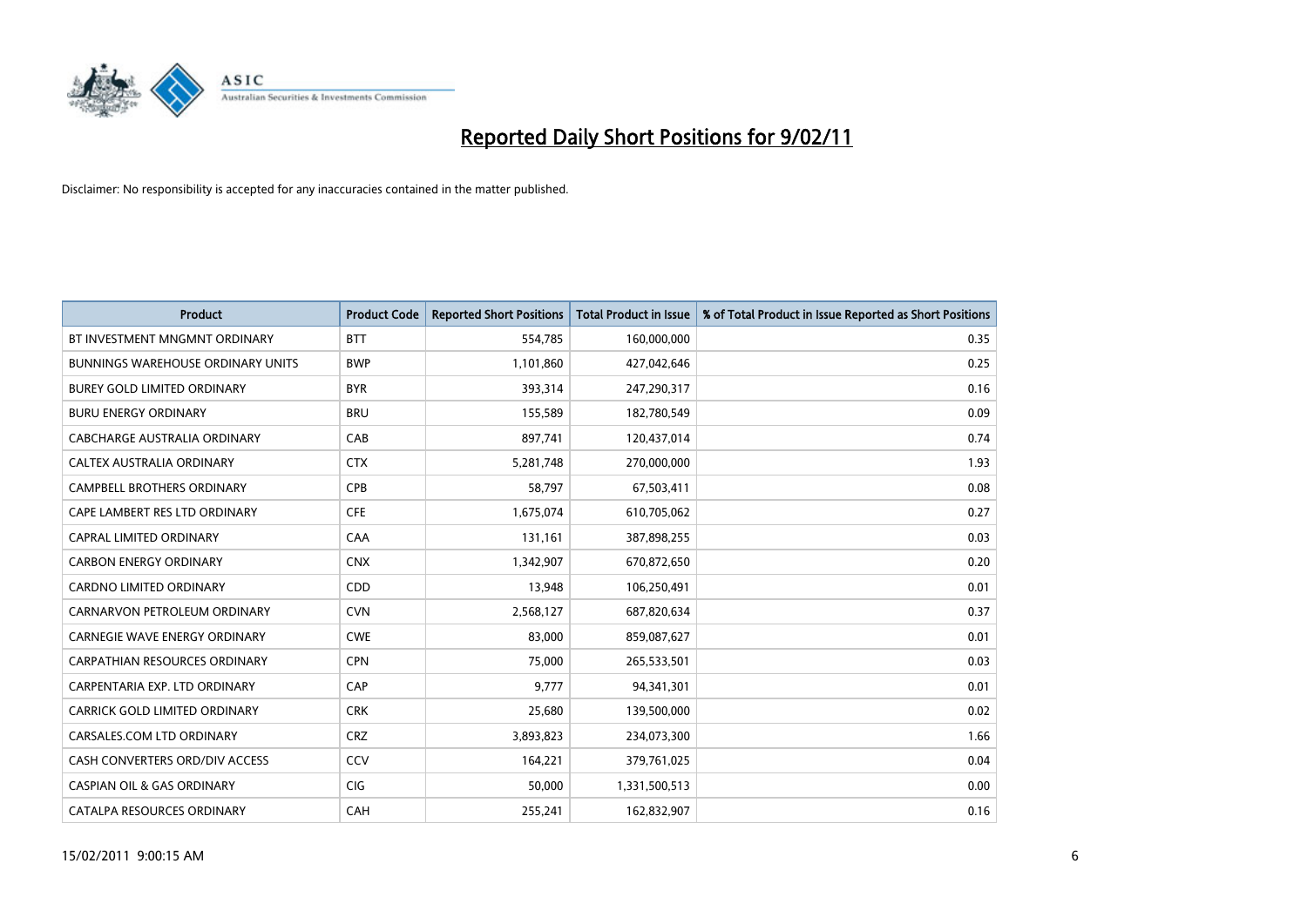

| <b>Product</b>                                | <b>Product Code</b> | <b>Reported Short Positions</b> | Total Product in Issue | % of Total Product in Issue Reported as Short Positions |
|-----------------------------------------------|---------------------|---------------------------------|------------------------|---------------------------------------------------------|
| <b>CAZALY RESOURCES ORDINARY</b>              | CAZ                 | 1,150                           | 110,291,702            | 0.00                                                    |
| CEC GROUP LIMITED ORDINARY                    | <b>CEG</b>          | 1,750                           | 79,662,662             | 0.00                                                    |
| <b>CELLNET GROUP ORDINARY</b>                 | <b>CLT</b>          | 1,342                           | 69,875,723             | 0.00                                                    |
| CENTRAL PETROLEUM ORDINARY                    | <b>CTP</b>          | 163,513                         | 982,298,842            | 0.02                                                    |
| CENTREBET INTERNAT, ORDINARY                  | <b>CIL</b>          | 11,582                          | 87,764,414             | 0.01                                                    |
| <b>CENTRO PROPERTIES UNITS/ORD STAPLED</b>    | <b>CNP</b>          | 328,102                         | 972,414,514            | 0.03                                                    |
| <b>CENTRO RETAIL GROUP STAPLED SECURITIES</b> | <b>CER</b>          | 977,651                         | 2,286,399,424          | 0.05                                                    |
| <b>CERAMIC FUEL CELLS ORDINARY</b>            | <b>CFU</b>          | 1,369,980                       | 1,201,353,566          | 0.10                                                    |
| CFS RETAIL PROPERTY UNITS                     | <b>CFX</b>          | 37,082,216                      | 2,825,628,530          | 1.31                                                    |
| <b>CHALICE GOLD MINES ORDINARY</b>            | <b>CHN</b>          | 5,190                           | 212,455,886            | 0.00                                                    |
| <b>CHALLENGER DIV.PRO. STAPLED UNITS</b>      | <b>CDI</b>          | 34,321                          | 913,426,007            | 0.00                                                    |
| <b>CHALLENGER INFRAST, STAPLED UNITS</b>      | <b>CIF</b>          | 337,979                         | 316,223,785            | 0.10                                                    |
| <b>CHALLENGER LIMITED ORDINARY</b>            | CGF                 | 5,368,654                       | 501,959,841            | 1.06                                                    |
| <b>CHANDLER MACLEOD LTD ORDINARY</b>          | <b>CMG</b>          | 340,915                         | 422,031,685            | 0.08                                                    |
| CHARTER HALL GROUP STAPLED US PROHIBIT.       | <b>CHC</b>          | 611,912                         | 306,341,814            | 0.20                                                    |
| <b>CHARTER HALL OFFICE UNIT</b>               | COO                 | 1,809,285                       | 493,319,730            | 0.35                                                    |
| <b>CHARTER HALL RETAIL UNITS</b>              | CQR                 | 486,630                         | 305,810,723            | 0.15                                                    |
| CHEMGENEX PHARMACEUT ORDINARY                 | <b>CXS</b>          | 89,061                          | 283,348,870            | 0.03                                                    |
| CITIGOLD CORP LTD ORDINARY                    | <b>CTO</b>          | 2,114,790                       | 1,040,278,301          | 0.21                                                    |
| CLINUVEL PHARMACEUT. ORDINARY                 | <b>CUV</b>          | 4,127                           | 30,379,956             | 0.01                                                    |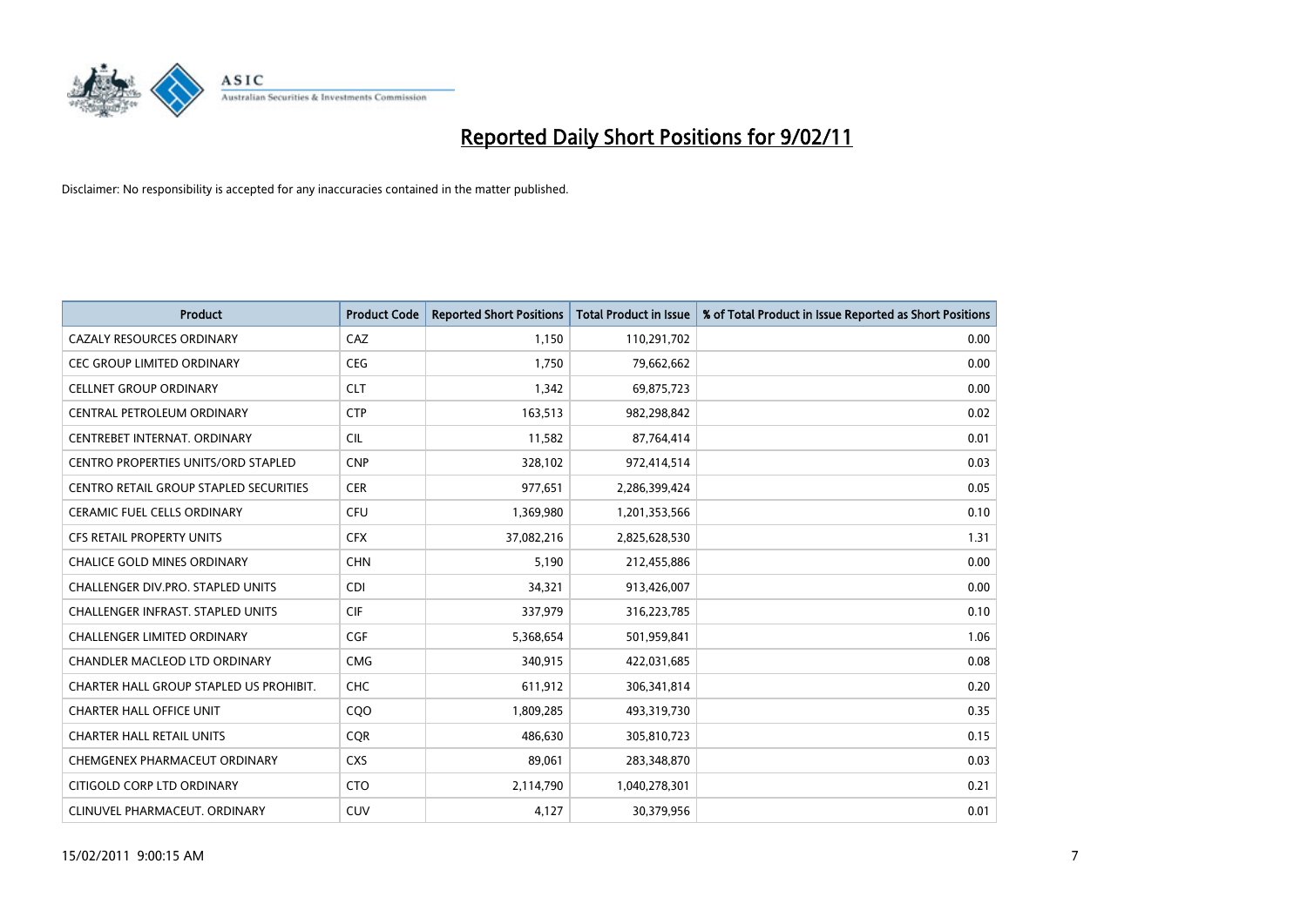

| Product                                 | <b>Product Code</b> | <b>Reported Short Positions</b> | <b>Total Product in Issue</b> | % of Total Product in Issue Reported as Short Positions |
|-----------------------------------------|---------------------|---------------------------------|-------------------------------|---------------------------------------------------------|
| <b>CLOUGH LIMITED ORDINARY</b>          | <b>CLO</b>          | 825,542                         | 770,916,269                   | 0.10                                                    |
| <b>COAL &amp; ALLIED ORDINARY</b>       | <b>CNA</b>          | 1,224                           | 86,584,735                    | 0.00                                                    |
| <b>COAL OF AFRICA LTD ORDINARY</b>      | <b>CZA</b>          | 1,373,990                       | 530,514,663                   | 0.25                                                    |
| COALSPUR MINES LTD ORDINARY             | <b>CPL</b>          | 1,368,126                       | 487,760,453                   | 0.28                                                    |
| COCA-COLA AMATIL ORDINARY               | <b>CCL</b>          | 4,799,804                       | 756,003,067                   | 0.63                                                    |
| <b>COCHLEAR LIMITED ORDINARY</b>        | <b>COH</b>          | 890,403                         | 56,669,257                    | 1.56                                                    |
| <b>COCKATOO COAL ORDINARY</b>           | <b>COK</b>          | 1,794,179                       | 1,016,096,908                 | 0.18                                                    |
| <b>COFFEY INTERNATIONAL ORDINARY</b>    | <b>COF</b>          | 154,364                         | 132,577,523                   | 0.11                                                    |
| COMMONWEALTH BANK, ORDINARY             | <b>CBA</b>          | 13,371,617                      | 1,548,907,074                 | 0.83                                                    |
| <b>COMMONWEALTH PROP ORDINARY UNITS</b> | <b>CPA</b>          | 19,777,259                      | 2,449,599,711                 | 0.80                                                    |
| <b>COMPASS RESOURCES ORDINARY</b>       | <b>CMR</b>          | 160,952                         | 147,402,920                   | 0.11                                                    |
| <b>COMPUTERSHARE LTD ORDINARY</b>       | <b>CPU</b>          | 2,530,200                       | 555,664,059                   | 0.44                                                    |
| <b>CONNECTEAST GROUP STAPLED</b>        | <b>CEU</b>          | 46,692,165                      | 3,940,145,951                 | 1.19                                                    |
| CONSOLIDATED MEDIA, ORDINARY            | <b>CMI</b>          | 2,243,352                       | 561,834,996                   | 0.39                                                    |
| <b>CONTANGO MICROCAP ORDINARY</b>       | <b>CTN</b>          | 7,500                           | 145,708,783                   | 0.01                                                    |
| CONTINENTAL COAL LTD ORDINARY           | <b>CCC</b>          | 1,481,119                       | 1,980,616,757                 | 0.07                                                    |
| <b>COOPER ENERGY LTD ORDINARY</b>       | <b>COE</b>          | 1,140,522                       | 292,576,001                   | 0.39                                                    |
| COPPER STRIKE LTD ORDINARY              | <b>CSE</b>          | 714                             | 129,455,571                   | 0.00                                                    |
| <b>CORDLIFE LIMITED ORDINARY</b>        | CBB                 |                                 | 145,360,920                   | 0.00                                                    |
| <b>COUNT FINANCIAL ORDINARY</b>         | COU                 | 691,875                         | 262,212,976                   | 0.27                                                    |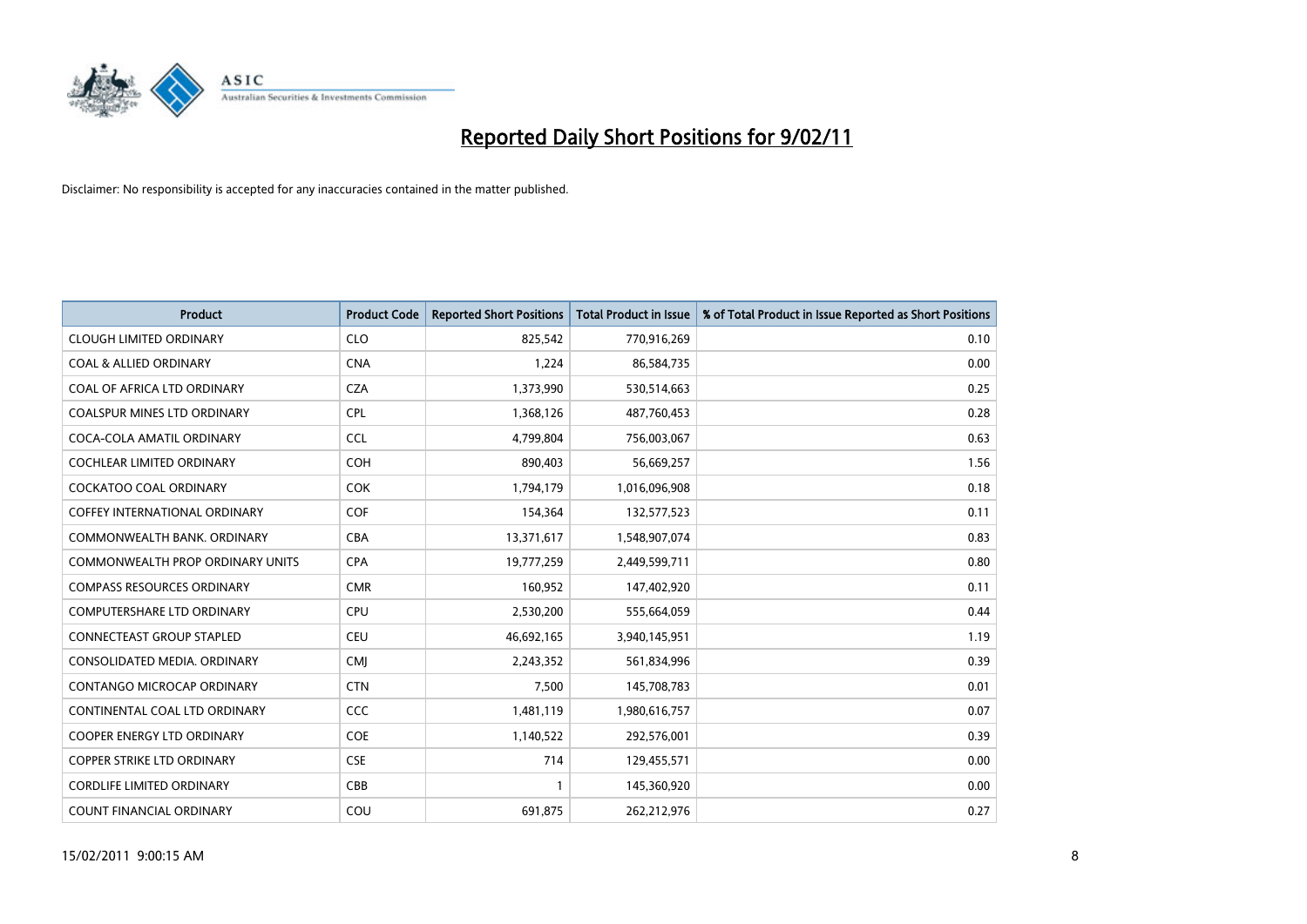

| Product                                 | <b>Product Code</b> | <b>Reported Short Positions</b> | <b>Total Product in Issue</b> | % of Total Product in Issue Reported as Short Positions |
|-----------------------------------------|---------------------|---------------------------------|-------------------------------|---------------------------------------------------------|
| <b>CRANE GROUP LIMITED ORDINARY</b>     | <b>CRG</b>          | 1,746,672                       | 79,110,667                    | 2.19                                                    |
| <b>CRESCENT GOLD ORDINARY</b>           | <b>CRE</b>          | 299,112                         | 1,063,487,177                 | 0.03                                                    |
| <b>CROMWELL PROP STAPLED SECURITIES</b> | <b>CMW</b>          | 80,846                          | 910,985,951                   | 0.01                                                    |
| <b>CROWN LIMITED ORDINARY</b>           | <b>CWN</b>          | 3,477,650                       | 754,131,800                   | 0.45                                                    |
| <b>CSG LIMITED ORDINARY</b>             | CSV                 | 650,240                         | 244,933,695                   | 0.25                                                    |
| <b>CSL LIMITED ORDINARY</b>             | <b>CSL</b>          | 3,852,368                       | 544,690,565                   | 0.68                                                    |
| <b>CSR LIMITED ORDINARY</b>             | <b>CSR</b>          | 5,744,948                       | 1,517,909,514                 | 0.39                                                    |
| <b>CUDECO LIMITED ORDINARY</b>          | CDU                 | 751,238                         | 145,512,643                   | 0.51                                                    |
| <b>CUSTOMERS LIMITED ORDINARY</b>       | <b>CUS</b>          | 100,439                         | 134,869,357                   | 0.07                                                    |
| DART ENERGY LTD ORDINARY                | <b>DTE</b>          | 302,113                         | 548,938,184                   | 0.05                                                    |
| DAVID JONES LIMITED ORDINARY            | <b>DJS</b>          | 22,310,305                      | 514,034,694                   | 4.33                                                    |
| <b>DECMIL GROUP LIMITED ORDINARY</b>    | <b>DCG</b>          | 17,397                          | 124,204,568                   | 0.01                                                    |
| DEEP YELLOW LIMITED ORDINARY            | <b>DYL</b>          | 15,876                          | 1,126,784,458                 | 0.00                                                    |
| DEVINE LIMITED ORDINARY                 | <b>DVN</b>          | 1,000                           | 634,918,223                   | 0.00                                                    |
| DEXUS PROPERTY GROUP STAPLED UNITS      | <b>DXS</b>          | 12,723,078                      | 4,839,024,176                 | 0.26                                                    |
| DISCOVERY METALS LTD ORDINARY           | <b>DML</b>          | 243,391                         | 436,628,231                   | 0.06                                                    |
| DOMINION MINING ORDINARY                | <b>DOM</b>          | 41,423                          | 103,520,259                   | 0.03                                                    |
| DOMINO PIZZA ENTERPR ORDINARY           | <b>DMP</b>          | 3                               | 68,407,674                    | 0.00                                                    |
| DOWNER EDI LIMITED ORDINARY             | <b>DOW</b>          | 7,412,560                       | 343,178,483                   | 2.17                                                    |
| DRILLSEARCH ENERGY ORDINARY             | <b>DLS</b>          | 17,591                          | 206,808,417                   | 0.01                                                    |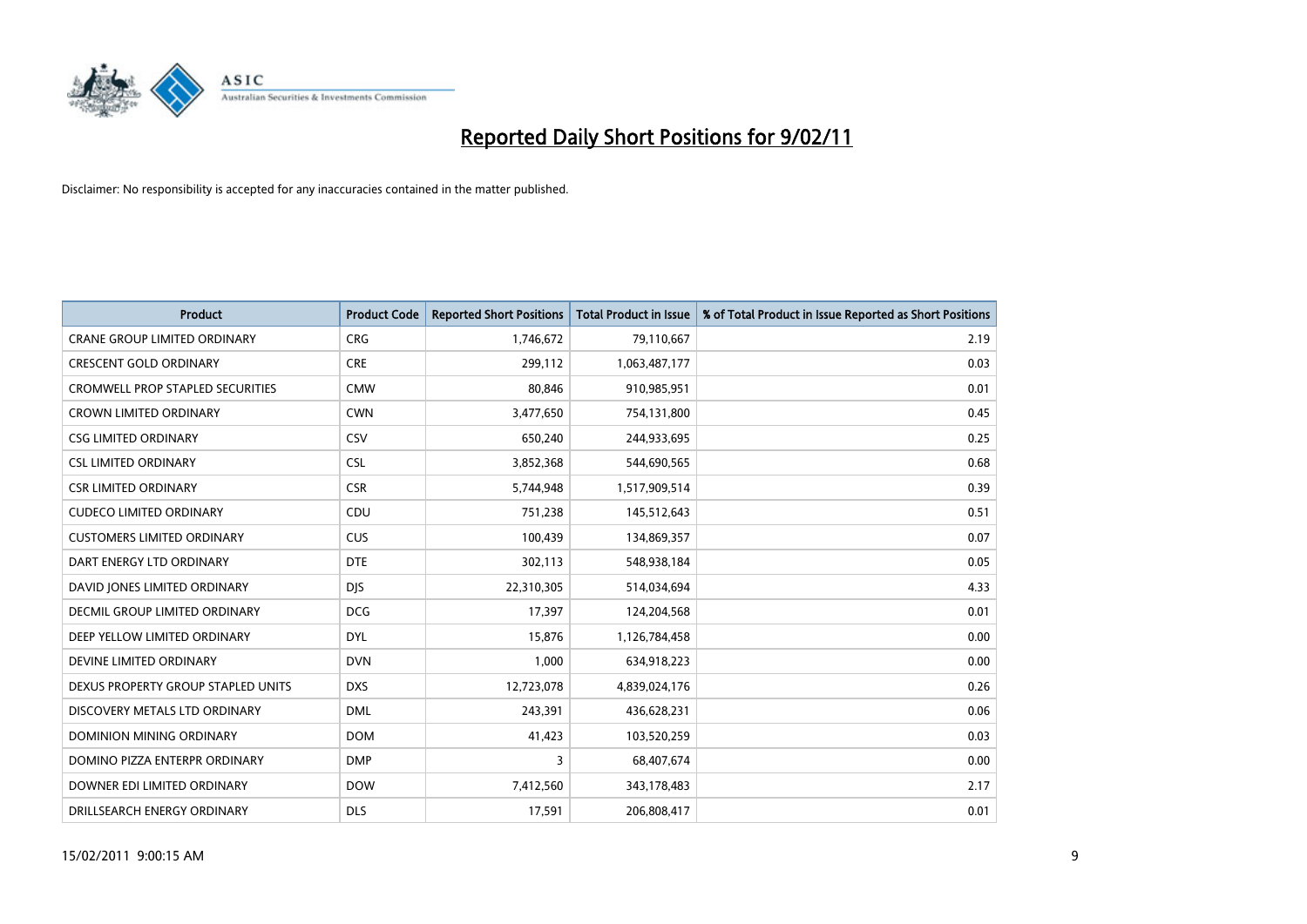

| Product                                   | <b>Product Code</b> | <b>Reported Short Positions</b> | <b>Total Product in Issue</b> | % of Total Product in Issue Reported as Short Positions |
|-------------------------------------------|---------------------|---------------------------------|-------------------------------|---------------------------------------------------------|
| DUET GROUP STAPLED US PROHIBIT.           | <b>DUE</b>          | 1,982,627                       | 887,304,690                   | 0.23                                                    |
| <b>DULUXGROUP LIMITED ORDINARY</b>        | <b>DLX</b>          | 2,458,265                       | 367,456,259                   | 0.67                                                    |
| DWS ADVANCED ORDINARY                     | <b>DWS</b>          | 49,882                          | 132,362,763                   | 0.04                                                    |
| DYESOL LIMITED ORDINARY                   | <b>DYE</b>          | 25,279                          | 143,402,007                   | 0.02                                                    |
| <b>EASTERN STAR GAS ORDINARY</b>          | ESG                 | 5,495,960                       | 991,567,041                   | 0.55                                                    |
| EDT RETAIL TRUST UNITS                    | <b>EDT</b>          | 99,457                          | 4,700,290,868                 | 0.00                                                    |
| <b>ELDERS LIMITED HYBRIDS</b>             | <b>ELDPA</b>        | 42,295                          | 1,500,000                     | 2.82                                                    |
| <b>ELDERS LIMITED ORDINARY</b>            | <b>ELD</b>          | 15,586,730                      | 448,598,480                   | 3.46                                                    |
| ELDORADO GOLD CORP CDI 1:1                | EAU                 | 88,151                          | 19,905,333                    | 0.45                                                    |
| ELEMENTAL MINERALS ORDINARY               | <b>ELM</b>          | 16,000                          | 152,345,899                   | 0.01                                                    |
| ELEMENTOS LIMITED ORDINARY                | <b>ELT</b>          | 8                               | 56,885,454                    | 0.00                                                    |
| ELIXIR PETROLEUM LTD ORDINARY             | <b>EXR</b>          | 324,400                         | 188,988,472                   | 0.17                                                    |
| <b>EMECO HOLDINGS ORDINARY</b>            | <b>EHL</b>          | 492,311                         | 631,237,586                   | 0.08                                                    |
| <b>ENERGY RESOURCES ORDINARY 'A'</b>      | <b>ERA</b>          | 1,904,994                       | 190,737,934                   | 0.99                                                    |
| <b>ENERGY WORLD CORPOR, ORDINARY</b>      | <b>EWC</b>          | 16,878,475                      | 1,561,166,672                 | 1.09                                                    |
| <b>ENTEK ENERGY LTD ORDINARY</b>          | <b>ETE</b>          | 489.903                         | 287,692,535                   | 0.17                                                    |
| <b>ENTELLECT SOLUTIONS ORDINARY</b>       | <b>ESN</b>          | 464,050                         | 1,740,334,200                 | 0.03                                                    |
| ENVESTRA LIMITED ORDINARY                 | <b>ENV</b>          | 1,867,376                       | 1,430,398,609                 | 0.13                                                    |
| EQUATORIAL RES LTD ORDINARY               | EQX                 | 16,325                          | 89,267,922                    | 0.02                                                    |
| EOUINOX MINERALS LTD CHESS DEPOSITARY INT | EON                 | 3,299,807                       | 877,042,919                   | 0.38                                                    |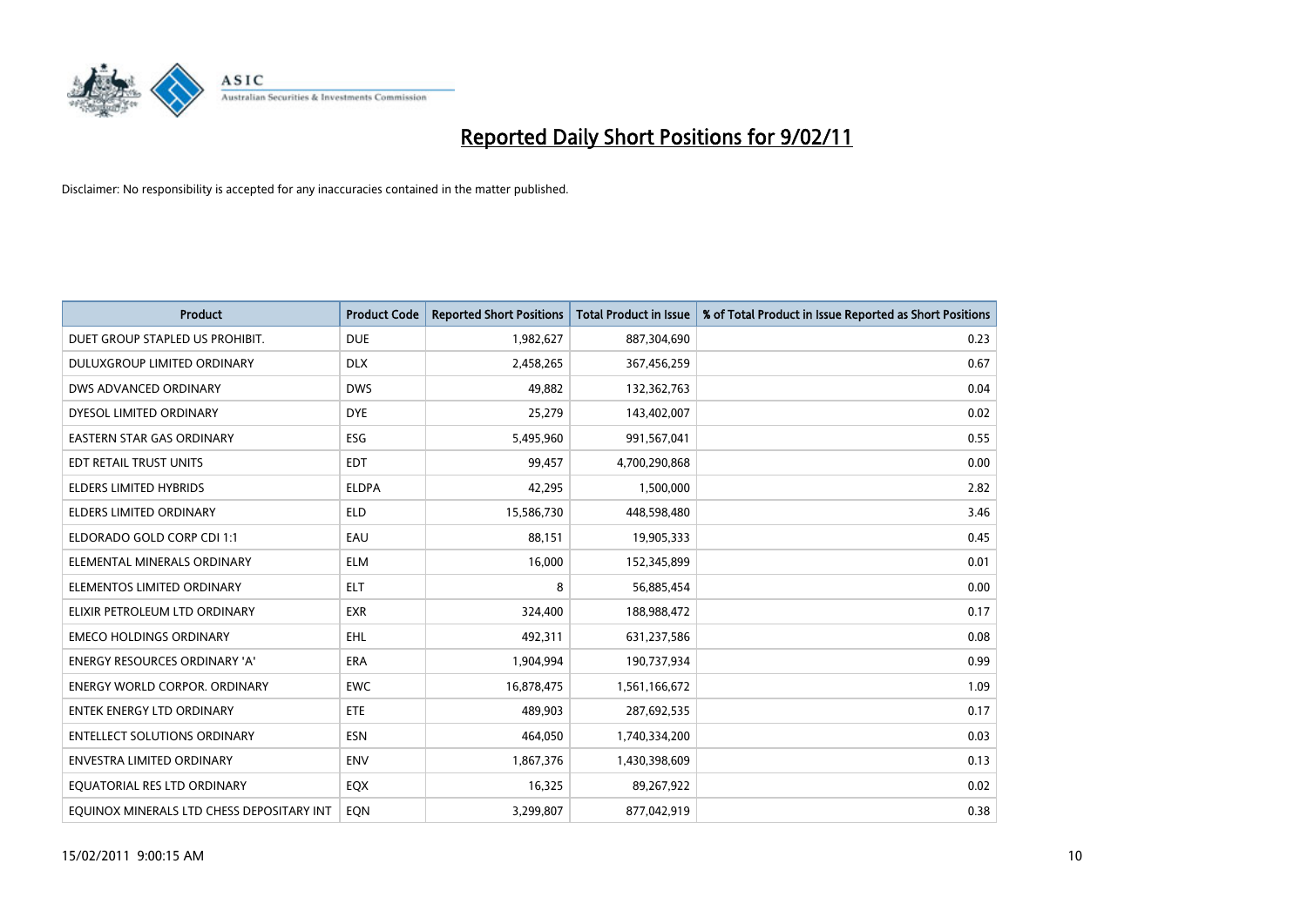

| <b>Product</b>                               | <b>Product Code</b> | <b>Reported Short Positions</b> | Total Product in Issue | % of Total Product in Issue Reported as Short Positions |
|----------------------------------------------|---------------------|---------------------------------|------------------------|---------------------------------------------------------|
| <b>EVEREST FINANCIAL ORDINARY</b>            | <b>EFG</b>          | 4,300                           | 251,442,316            | 0.00                                                    |
| EXCO RESOURCES LTD ORDINARY                  | EXS                 | 18,958                          | 346,494,187            | 0.01                                                    |
| <b>EXTRACT RESOURCES ORDINARY</b>            | <b>EXT</b>          | 795,790                         | 243,552,298            | 0.33                                                    |
| FAIRFAX MEDIA LTD ORDINARY                   | <b>FXI</b>          | 312,954,228                     | 2,351,955,725          | 13.29                                                   |
| <b>FANTASTIC HOLDINGS ORDINARY</b>           | <b>FAN</b>          | 8,500                           | 102,739,538            | 0.01                                                    |
| FAR LTD ORDINARY                             | <b>FAR</b>          | 664,906                         | 1,244,439,464          | 0.05                                                    |
| FERRAUS LIMITED ORDINARY                     | <b>FRS</b>          | 525,645                         | 205,700,890            | 0.25                                                    |
| FISHER & PAYKEL APP. ORDINARY                | <b>FPA</b>          | 8,773,970                       | 724,235,162            | 1.21                                                    |
| FISHER & PAYKEL H. ORDINARY                  | <b>FPH</b>          | 2,627,385                       | 520,409,135            | 0.51                                                    |
| <b>FKP PROPERTY GROUP STAPLED SECURITIES</b> | <b>FKP</b>          | 17,398,492                      | 1,174,033,185          | 1.49                                                    |
| FLEETWOOD CORP ORDINARY                      | <b>FWD</b>          | 95,694                          | 57,281,484             | 0.17                                                    |
| FLETCHER BUILDING ORDINARY                   | <b>FBU</b>          | 5,517,877                       | 611,250,393            | 0.90                                                    |
| FLEXIGROUP LIMITED ORDINARY                  | <b>FXL</b>          | 101,163                         | 275,472,492            | 0.04                                                    |
| <b>FLIGHT CENTRE ORDINARY</b>                | <b>FLT</b>          | 2,773,304                       | 99,798,029             | 2.78                                                    |
| FLINDERS MINES LTD ORDINARY                  | <b>FMS</b>          | 21,582,076                      | 1,820,384,571          | 1.18                                                    |
| FORGE GROUP LIMITED ORDINARY                 | FGE                 | 48,671                          | 82,864,014             | 0.05                                                    |
| FORTE ENERGY NL ORDINARY                     | FTE                 | 2,958,986                       | 669,756,735            | 0.44                                                    |
| FORTESCUE METALS GRP ORDINARY                | <b>FMG</b>          | 11,561,584                      | 3,112,711,159          | 0.38                                                    |
| <b>FOSTER'S GROUP ORDINARY</b>               | <b>FGL</b>          | 4,931,165                       | 1,935,386,127          | 0.25                                                    |
| FTD CORPORATION ORDINARY                     | <b>FTD</b>          | 8.088                           | 33,474,593             | 0.02                                                    |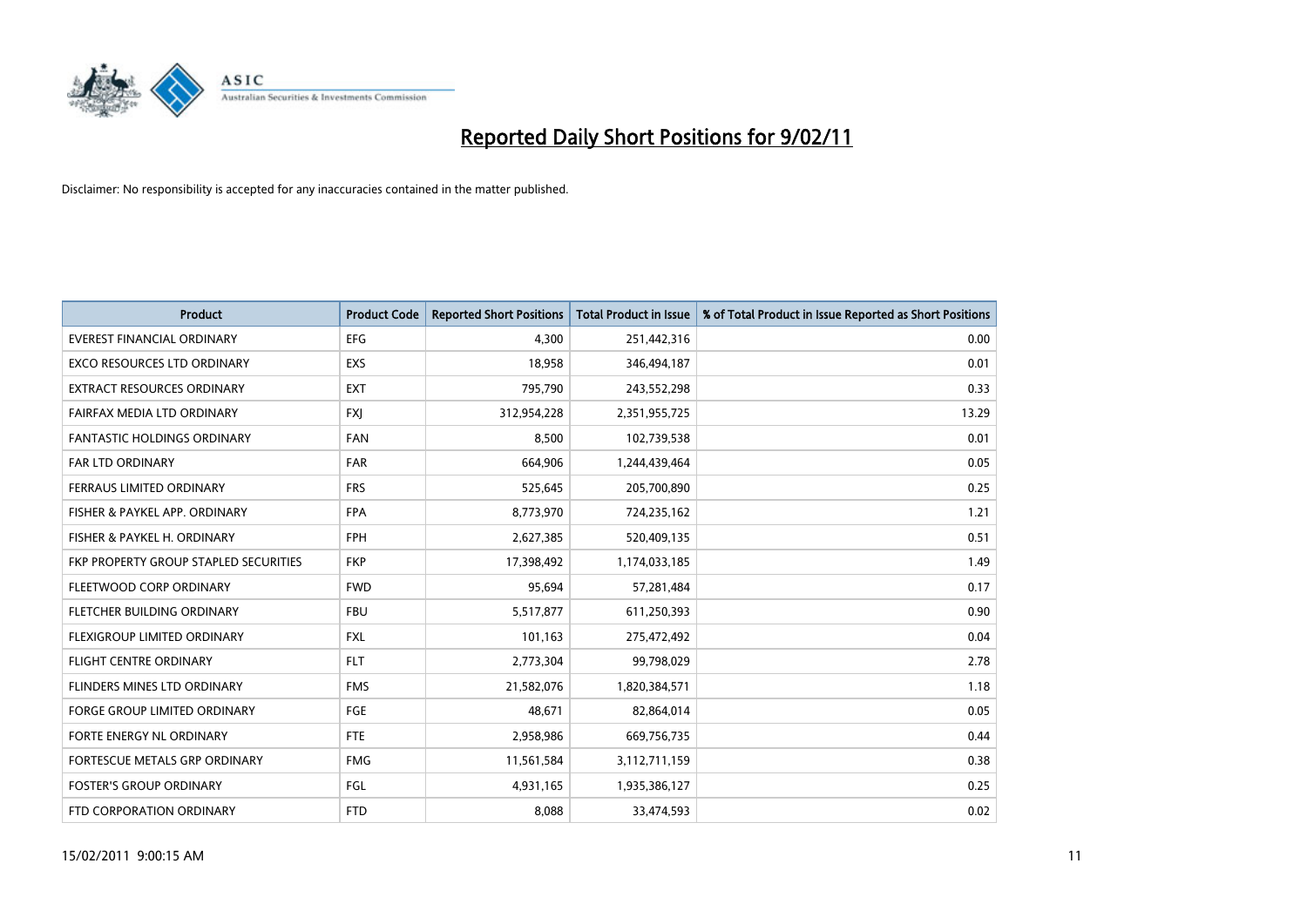

| <b>Product</b>                                   | <b>Product Code</b> | <b>Reported Short Positions</b> | Total Product in Issue | % of Total Product in Issue Reported as Short Positions |
|--------------------------------------------------|---------------------|---------------------------------|------------------------|---------------------------------------------------------|
| <b>FUNTASTIC LIMITED ORDINARY</b>                | <b>FUN</b>          | 322,528                         | 340,997,682            | 0.09                                                    |
| <b>G.U.D. HOLDINGS ORDINARY</b>                  | GUD                 | 514,490                         | 68,426,721             | 0.76                                                    |
| <b>GALAXY RESOURCES ORDINARY</b>                 | GXY                 | 699,503                         | 192,653,358            | 0.35                                                    |
| <b>GEODYNAMICS LIMITED ORDINARY</b>              | GDY                 | 526,795                         | 333,643,956            | 0.16                                                    |
| <b>GINDALBIE METALS LTD ORDINARY</b>             | <b>GBG</b>          | 10,643,969                      | 935,215,590            | 1.15                                                    |
| <b>GIRALIA RESOURCES NL ORDINARY</b>             | GIR                 | 81.058                          | 182,110,170            | 0.04                                                    |
| <b>GLOBAL MINING ORDINARY</b>                    | <b>GMI</b>          | 8,951                           | 191,820,968            | 0.00                                                    |
| <b>GLOUCESTER COAL ORDINARY</b>                  | GCL                 | 258,496                         | 140,447,062            | 0.18                                                    |
| <b>GME RESOURCES LTD ORDINARY</b>                | <b>GME</b>          | 800                             | 302,352,750            | 0.00                                                    |
| <b>GOLDEN WEST RESOURCE ORDINARY</b>             | GWR                 | 1,617                           | 189,606,127            | 0.00                                                    |
| <b>GOODMAN FIELDER, ORDINARY</b>                 | GFF                 | 22,308,990                      | 1,380,386,438          | 1.64                                                    |
| <b>GOODMAN GROUP STAPLED US PROHIBIT.</b>        | GMG                 | 7,423,953                       | 6,893,222,796          | 0.10                                                    |
| <b>GPT GROUP STAPLED SEC.</b>                    | <b>GPT</b>          | 10,320,280                      | 1,855,529,431          | 0.56                                                    |
| <b>GRAINCORP LIMITED A CLASS ORDINARY</b>        | <b>GNC</b>          | 724,315                         | 198,318,900            | 0.36                                                    |
| <b>GRANGE RESOURCES, ORDINARY</b>                | <b>GRR</b>          | 1,233,055                       | 1,152,077,403          | 0.10                                                    |
| <b>GREENCAP LIMITED ORDINARY</b>                 | GCG                 |                                 | 262,515,385            | 0.00                                                    |
| <b>GREENLAND MIN EN LTD ORDINARY</b>             | GGG                 | 1,069,522                       | 307,293,279            | 0.36                                                    |
| <b>GRYPHON MINERALS LTD ORDINARY</b>             | GRY                 | 317,421                         | 292,822,058            | 0.11                                                    |
| <b>GUINNESS PEAT GROUP. CHESS DEPOSITARY INT</b> | <b>GPG</b>          | 55                              | 292,813,582            | 0.00                                                    |
| <b>GUNNS LIMITED ORDINARY</b>                    | <b>GNS</b>          | 26,924,353                      | 848,401,559            | 3.15                                                    |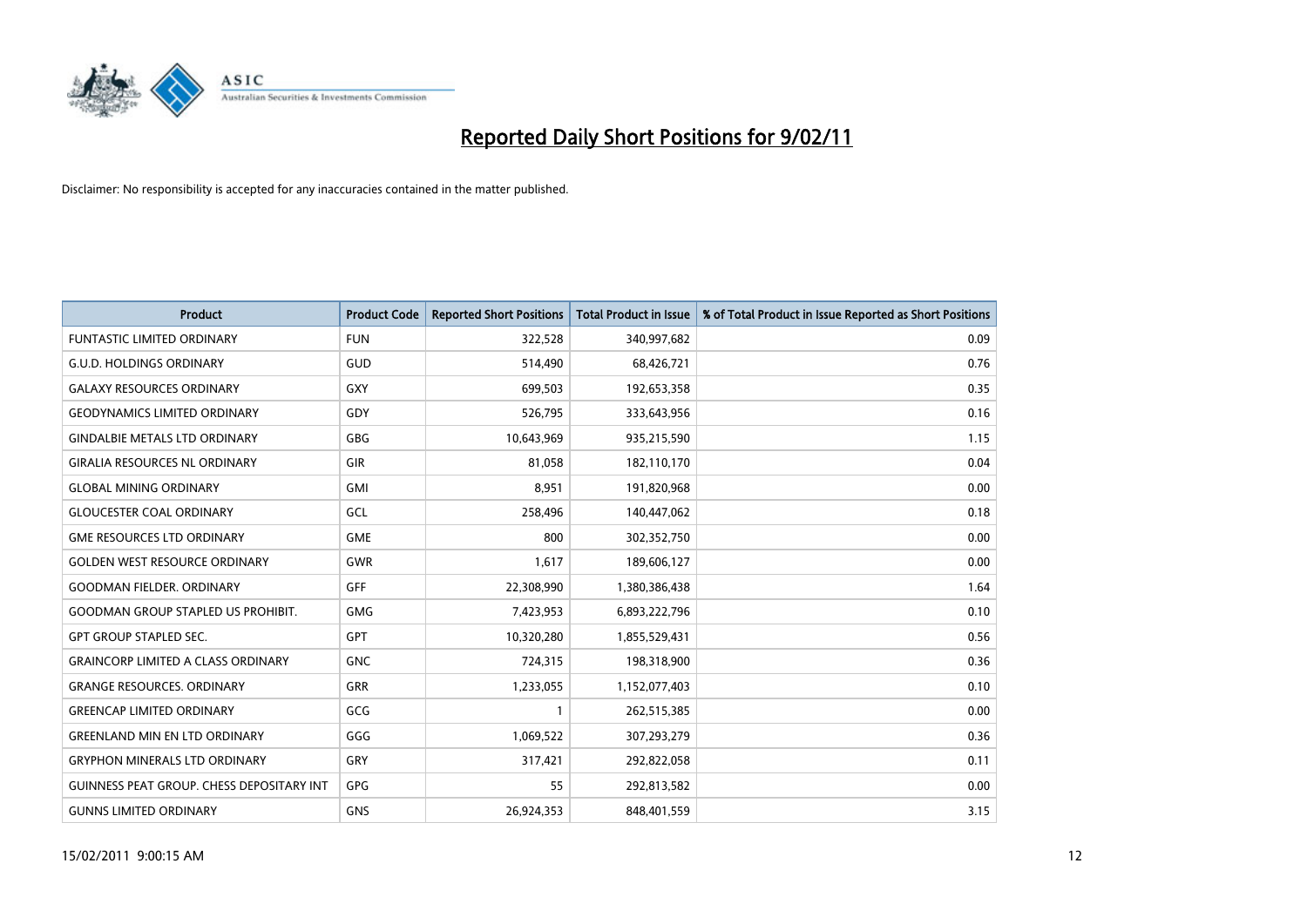

| Product                               | <b>Product Code</b> | <b>Reported Short Positions</b> | <b>Total Product in Issue</b> | % of Total Product in Issue Reported as Short Positions |
|---------------------------------------|---------------------|---------------------------------|-------------------------------|---------------------------------------------------------|
| <b>GWA GROUP LTD ORDINARY</b>         | <b>GWA</b>          | 5,754,078                       | 301,102,514                   | 1.91                                                    |
| HARVEY NORMAN ORDINARY                | <b>HVN</b>          | 38,495,552                      | 1,062,316,784                 | 3.61                                                    |
| HASTIE GROUP LIMITED ORDINARY         | <b>HST</b>          | 2,289,587                       | 239,781,419                   | 0.95                                                    |
| HASTINGS DIVERSIFIED STAPLED SECURITY | <b>HDF</b>          | 492,099                         | 520,447,040                   | 0.09                                                    |
| <b>HEARTWARE INT INC CDI 35:1</b>     | <b>HIN</b>          | 272,008                         | 66,059,280                    | 0.41                                                    |
| <b>HENDERSON GROUP CDI 1:1</b>        | <b>HGG</b>          | 5,753,691                       | 554,072,125                   | 1.04                                                    |
| HEA HOLDINGS LIMITED ORDINARY         | <b>HFA</b>          | 1,992,227                       | 469,330,170                   | 0.42                                                    |
| HIGHLANDS PACIFIC ORDINARY            | <b>HIG</b>          | 2,379,804                       | 686,082,148                   | 0.35                                                    |
| HILLCREST LITIGAT. ORDINARY           | <b>HLS</b>          | 1,600,000                       | 76,488,557                    | 2.09                                                    |
| HILLGROVE RES LTD ORDINARY            | <b>HGO</b>          | 316,242                         | 793,698,575                   | 0.04                                                    |
| HILLS HOLDINGS LTD ORDINARY           | <b>HIL</b>          | 1,960,023                       | 248,676,841                   | 0.78                                                    |
| HORIZON OIL LIMITED ORDINARY          | <b>HZN</b>          | 2,641,106                       | 1,130,311,515                 | 0.23                                                    |
| HUNNU COAL LIMITED ORDINARY           | <b>HUN</b>          | 1,071,553                       | 182,565,002                   | 0.59                                                    |
| <b>ICON ENERGY LIMITED ORDINARY</b>   | <b>ICN</b>          | 303,636                         | 469,301,394                   | 0.06                                                    |
| <b>IINET LIMITED ORDINARY</b>         | <b>IIN</b>          | 1,045,040                       | 152,160,119                   | 0.68                                                    |
| <b>ILUKA RESOURCES ORDINARY</b>       | ILU                 | 3,836,554                       | 418,700,517                   | 0.93                                                    |
| IMF (AUSTRALIA) LTD ORDINARY          | <b>IMF</b>          | 376,359                         | 122,496,819                   | 0.31                                                    |
| IMX RESOURCES LTD ORDINARY            | <b>IXR</b>          | 20,000                          | 262,612,803                   | 0.01                                                    |
| <b>INCITEC PIVOT ORDINARY</b>         | IPL                 | 6,834,078                       | 1,628,730,107                 | 0.41                                                    |
| INDAGO RESOURCES LTD ORDINARY         | <b>IDG</b>          | 8,179                           | 7,398,655                     | 0.11                                                    |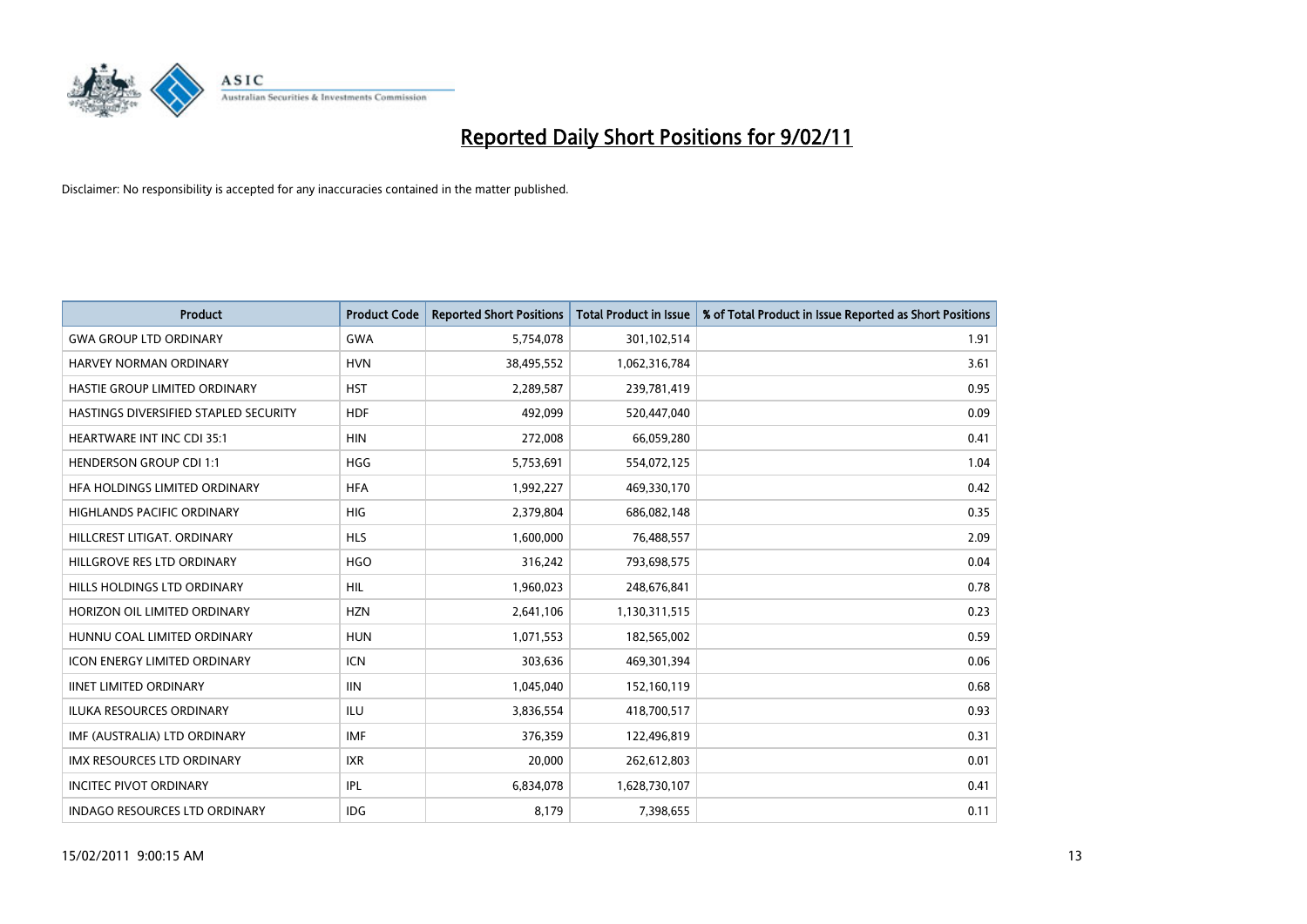

| <b>Product</b>                            | <b>Product Code</b> | <b>Reported Short Positions</b> | Total Product in Issue | % of Total Product in Issue Reported as Short Positions |
|-------------------------------------------|---------------------|---------------------------------|------------------------|---------------------------------------------------------|
| <b>INDEPENDENCE GROUP ORDINARY</b>        | <b>IGO</b>          | 744,240                         | 138,777,305            | 0.54                                                    |
| <b>INDOPHIL RESOURCES ORDINARY</b>        | <b>IRN</b>          | 360.189                         | 471,445,763            | 0.07                                                    |
| <b>INDUSTREA LIMITED ORDINARY</b>         | IDL                 | 1,119,307                       | 363,878,295            | 0.30                                                    |
| INFIGEN ENERGY STAPLED SECURITIES         | <b>IFN</b>          | 7,138,103                       | 761,222,569            | 0.94                                                    |
| ING INDUSTRIAL FUND UNITS                 | <b>IIF</b>          | 1,523,349                       | 2,592,249,647          | 0.07                                                    |
| ING OFFICE FUND STAPLED SECURITIES        | <b>IOF</b>          | 16,541,611                      | 2,729,071,212          | 0.61                                                    |
| ING RE COM GROUP STAPLED SECURITIES       | ILF.                | 9.075                           | 441,029,194            | 0.00                                                    |
| <b>INSURANCE AUSTRALIA ORDINARY</b>       | <b>IAG</b>          | 5,545,347                       | 2,079,034,021          | 0.24                                                    |
| INTEGRA MINING LTD. ORDINARY              | <b>IGR</b>          | 4,874,128                       | 757,942,394            | 0.64                                                    |
| <b>INTREPID MINES ORDINARY</b>            | <b>IAU</b>          | 2,663,326                       | 517,525,349            | 0.51                                                    |
| <b>INVOCARE LIMITED ORDINARY</b>          | <b>IVC</b>          | 1,136,281                       | 102,421,288            | 1.12                                                    |
| <b>ION LIMITED ORDINARY</b>               | <b>ION</b>          | 164,453                         | 256,365,105            | 0.06                                                    |
| <b>IOOF HOLDINGS LTD ORDINARY</b>         | IFL                 | 1,747,219                       | 229,794,395            | 0.77                                                    |
| <b>IRESS MARKET TECH. ORDINARY</b>        | <b>IRE</b>          | 2,106,432                       | 126,018,142            | 1.66                                                    |
| <b>IRON ORE HOLDINGS ORDINARY</b>         | <b>IOH</b>          | 185,903                         | 137,563,524            | 0.13                                                    |
| <b>ISHARES GLB CONSSTA CDI 1:1</b>        | X                   | 3,812                           | 4,750,000              | 0.08                                                    |
| <b>ISHARES MSCI BRIC CDI 1:1</b>          | <b>IBK</b>          | 2,338                           | 3,650,000              | 0.06                                                    |
| ISHARES S&P 500 CDI 1:1                   | <b>IVV</b>          | 33,201                          | 116,350,000            | 0.03                                                    |
| ISHARES S&P HIGH DIV ISHARES S&P HIGH DIV | <b>IHD</b>          | 3,940                           | 1,800,000              | 0.22                                                    |
| <b>ISOFT GROUP LIMITED ORDINARY</b>       | <b>ISF</b>          | 6,240,118                       | 1,070,595,874          | 0.58                                                    |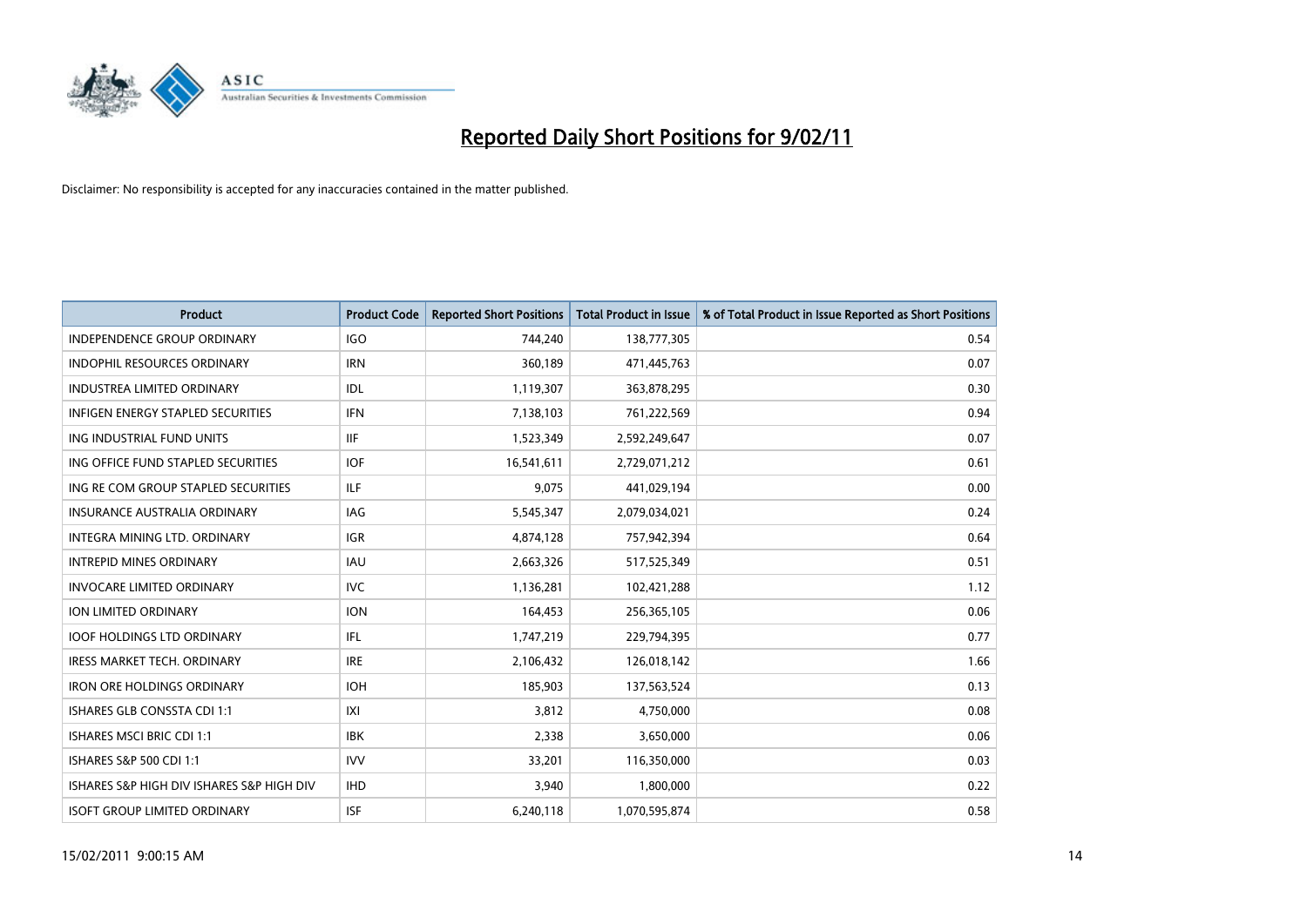

| Product                                         | <b>Product Code</b> | <b>Reported Short Positions</b> | <b>Total Product in Issue</b> | % of Total Product in Issue Reported as Short Positions |
|-------------------------------------------------|---------------------|---------------------------------|-------------------------------|---------------------------------------------------------|
| <b>IVANHOE AUSTRALIA ORDINARY</b>               | <b>IVA</b>          | 228,388                         | 418,410,103                   | 0.05                                                    |
| <b>JABIRU METALS LTD ORDINARY</b>               | IML                 | 85,353                          | 553,304,180                   | 0.01                                                    |
| <b>JAMES HARDIE INDUST CHESS DEPOSITARY INT</b> | <b>JHX</b>          | 16,524,100                      | 436,128,074                   | 3.75                                                    |
| <b>JAMESON RESOURCES ORDINARY</b>               | <b>JAL</b>          | 1,600,000                       | 95,828,865                    | 1.67                                                    |
| <b>IB HI-FI LIMITED ORDINARY</b>                | <b>IBH</b>          | 10,009,051                      | 109,223,945                   | 9.15                                                    |
| <b>JUPITER MINES ORDINARY</b>                   | <b>IMS</b>          | 162,000                         | 1,486,456,465                 | 0.01                                                    |
| KAGARA LTD ORDINARY                             | KZL                 | 4,142,073                       | 707,789,717                   | 0.59                                                    |
| KANGAROO RES LTD ORDINARY                       | <b>KRL</b>          | 600,000                         | 1,119,430,012                 | 0.05                                                    |
| KAROON GAS AUSTRALIA ORDINARY                   | <b>KAR</b>          | 947,194                         | 217,295,769                   | 0.43                                                    |
| KATHMANDU HOLD LTD ORDINARY                     | <b>KMD</b>          | 662,247                         | 200,000,000                   | 0.33                                                    |
| <b>KEYBRIDGE CAPITAL ORDINARY</b>               | <b>KBC</b>          | 5,999                           | 172,070,564                   | 0.00                                                    |
| KIMBERLEY METALS LTD ORDINARY                   | <b>KBL</b>          | 2,609                           | 161,356,672                   | 0.00                                                    |
| KINGSGATE CONSOLID. DEF EX DOMINION             | <b>KCNN</b>         | 3,019                           | 32,416,416                    | 0.01                                                    |
| KINGSGATE CONSOLID. ORDINARY                    | <b>KCN</b>          | 1,455,760                       | 102,455,765                   | 1.45                                                    |
| KINGSROSE MINING LTD ORDINARY                   | <b>KRM</b>          | 182,900                         | 253,997,488                   | 0.07                                                    |
| LEIGHTON HOLDINGS ORDINARY                      | LEI                 | 7,453,326                       | 302,244,299                   | 2.49                                                    |
| LEND LEASE GROUP UNIT/ORD STAPLED               | LLC                 | 926,302                         | 565,558,754                   | 0.16                                                    |
| LINC ENERGY LTD ORDINARY                        | <b>LNC</b>          | 5,683,546                       | 502,519,400                   | 1.14                                                    |
| LIOUEFIED NATURAL ORDINARY                      | <b>LNG</b>          | 7,100                           | 213,339,015                   | 0.00                                                    |
| LYNAS CORPORATION ORDINARY                      | <b>LYC</b>          | 59,877,034                      | 1,662,499,093                 | 3.58                                                    |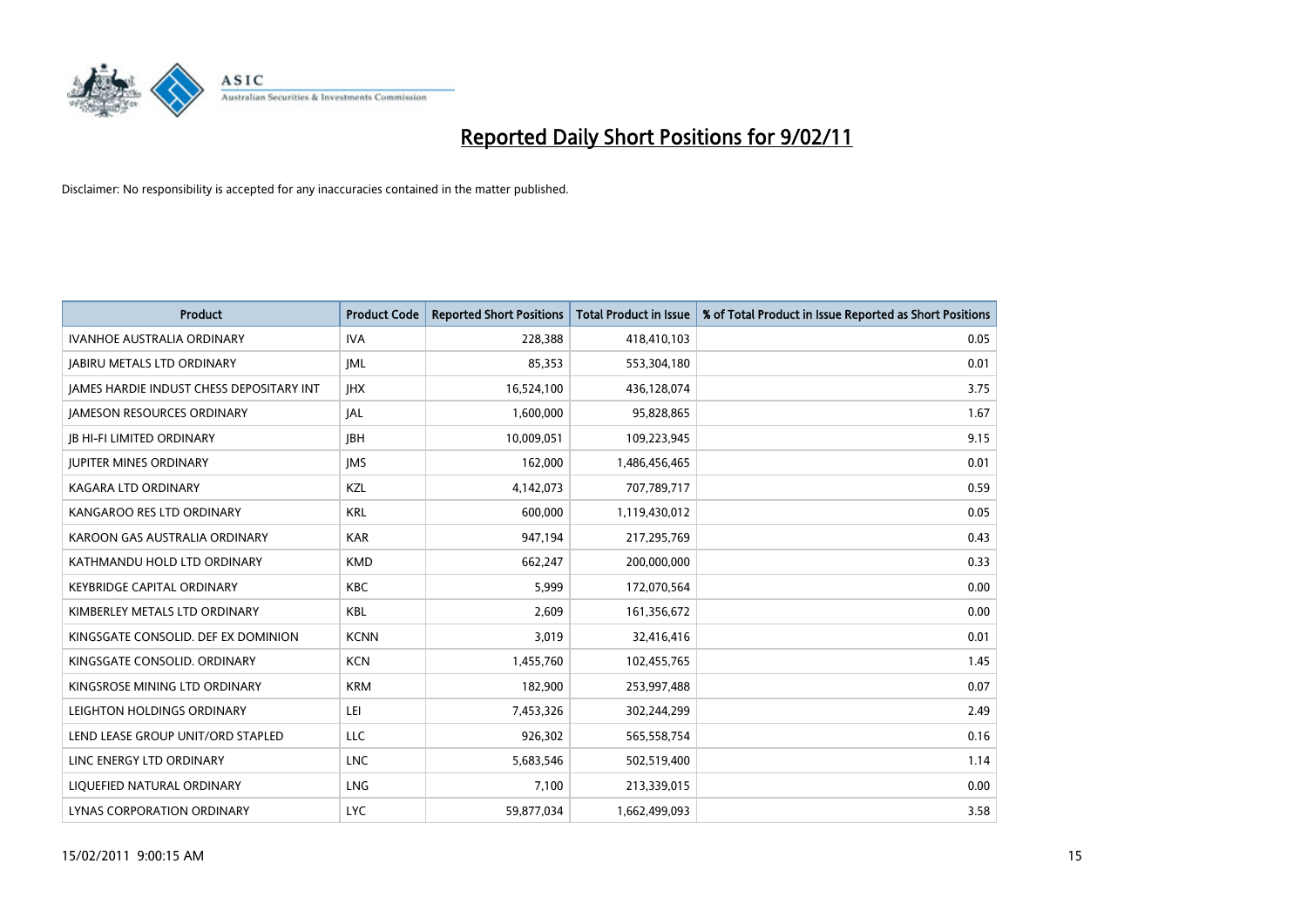

| <b>Product</b>                        | <b>Product Code</b> | <b>Reported Short Positions</b> | <b>Total Product in Issue</b> | % of Total Product in Issue Reported as Short Positions |
|---------------------------------------|---------------------|---------------------------------|-------------------------------|---------------------------------------------------------|
| M2 TELECOMMUNICATION ORDINARY         | <b>MTU</b>          | 1,430                           | 122,855,336                   | 0.00                                                    |
| MACARTHUR COAL ORDINARY               | <b>MCC</b>          | 1,454,803                       | 299,476,903                   | 0.49                                                    |
| <b>MACMAHON HOLDINGS ORDINARY</b>     | <b>MAH</b>          | 7,385,023                       | 733,711,705                   | 1.00                                                    |
| MACQ ATLAS ROADS GRP ORDINARY STAPLED | <b>MOA</b>          | 3,776,667                       | 452,345,907                   | 0.81                                                    |
| MACQUARIE GROUP LTD ORDINARY          | <b>MOG</b>          | 3,826,150                       | 346,801,688                   | 1.09                                                    |
| MAGMA METALS LTD. ORDINARY            | <b>MMW</b>          | 26,000                          | 195,605,923                   | 0.01                                                    |
| <b>MANTRA RESOURCES ORDINARY</b>      | <b>MRU</b>          | 14,209                          | 134,465,075                   | 0.01                                                    |
| MAP GROUP STAPLED US PROHIBIT.        | <b>MAP</b>          | 2,315,854                       | 1,861,210,782                 | 0.12                                                    |
| MATRIX C & E LTD ORDINARY             | <b>MCE</b>          | 30,215                          | 72,964,098                    | 0.04                                                    |
| MCMILLAN SHAKESPEARE ORDINARY         | <b>MMS</b>          | 74,656                          | 67,968,560                    | 0.10                                                    |
| MCPHERSON'S LTD ORDINARY              | <b>MCP</b>          | 32,331                          | 71,651,758                    | 0.04                                                    |
| MEDUSA MINING LTD ORDINARY            | <b>MML</b>          | 1,748,805                       | 188,233,911                   | 0.92                                                    |
| MELBOURNE IT LIMITED ORDINARY         | <b>MLB</b>          | 136,843                         | 80,031,955                    | 0.17                                                    |
| MEO AUSTRALIA LTD ORDINARY            | <b>MEO</b>          | 4,162,725                       | 539,913,260                   | 0.77                                                    |
| <b>MERMAID MARINE ORDINARY</b>        | <b>MRM</b>          | 569,264                         | 213,669,828                   | 0.27                                                    |
| MESOBLAST LIMITED ORDINARY            | <b>MSB</b>          | 304,813                         | 252,645,506                   | 0.11                                                    |
| METALS X LIMITED ORDINARY             | <b>MLX</b>          | 326,940                         | 1,365,661,782                 | 0.03                                                    |
| METCASH LIMITED ORDINARY              | <b>MTS</b>          | 23,455,611                      | 768,804,339                   | 3.06                                                    |
| METGASCO LIMITED ORDINARY             | <b>MEL</b>          | 249,447                         | 252,460,972                   | 0.10                                                    |
| MICLYN EXP OFFSHR ORDINARY            | <b>MIO</b>          | 91,694                          | 271,700,000                   | 0.03                                                    |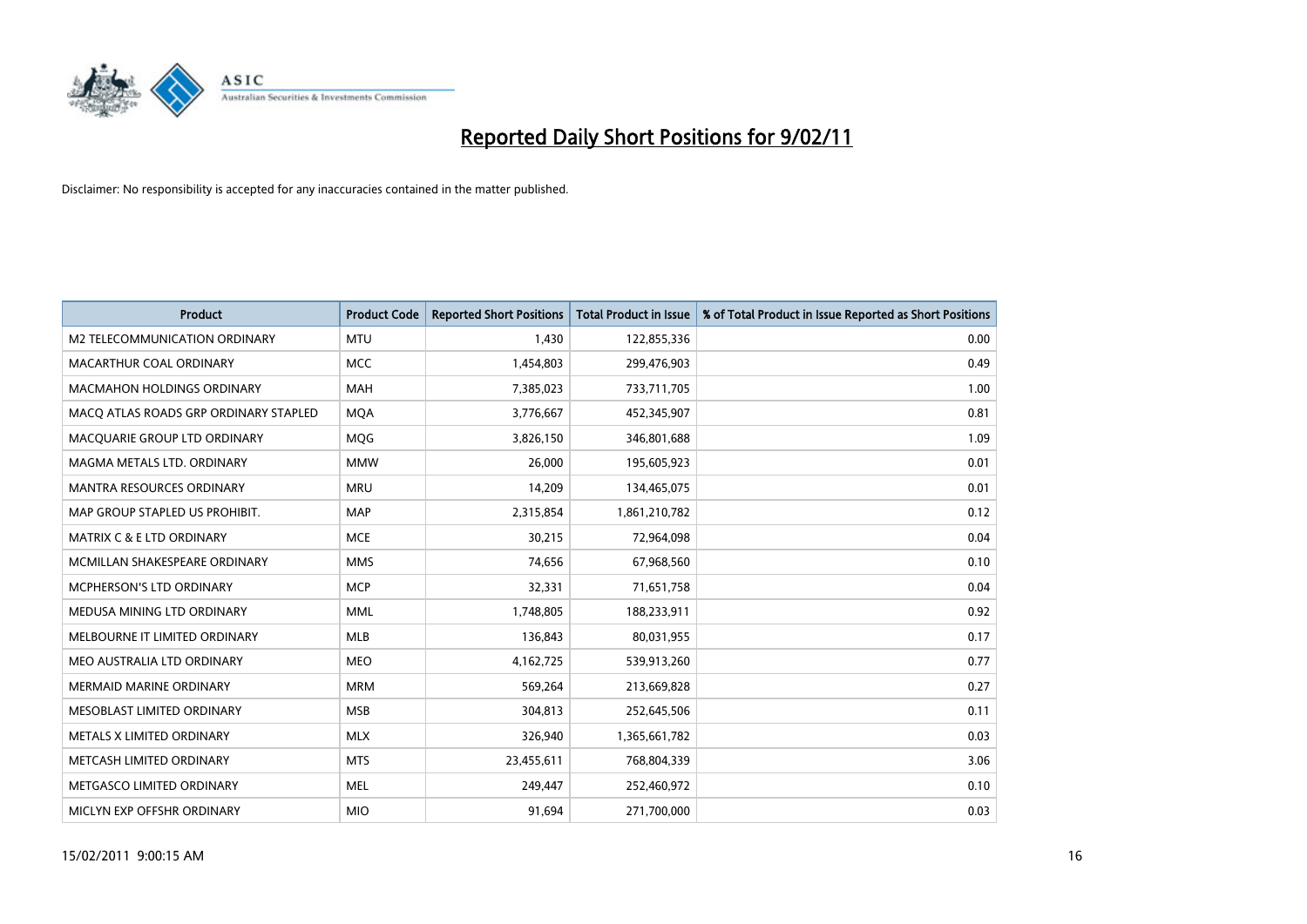

| Product                                 | <b>Product Code</b> | <b>Reported Short Positions</b> | <b>Total Product in Issue</b> | % of Total Product in Issue Reported as Short Positions |
|-----------------------------------------|---------------------|---------------------------------|-------------------------------|---------------------------------------------------------|
| MINARA RESOURCES ORDINARY               | <b>MRE</b>          | 8,958,820                       | 1,167,783,517                 | 0.75                                                    |
| MINCOR RESOURCES NL ORDINARY            | <b>MCR</b>          | 970,504                         | 200,608,804                   | 0.48                                                    |
| MINEMAKERS LIMITED ORDINARY             | <b>MAK</b>          | 237,023                         | 227,003,950                   | 0.11                                                    |
| MINERAL DEPOSITS ORDINARY               | <b>MDL</b>          | 309,290                         | 60,768,582                    | 0.50                                                    |
| MINERAL RESOURCES, ORDINARY             | <b>MIN</b>          | 210,874                         | 168,812,735                   | 0.13                                                    |
| MIRABELA NICKEL LTD ORDINARY            | <b>MBN</b>          | 9,499,305                       | 491,561,237                   | 1.90                                                    |
| MIRVAC GROUP STAPLED SECURITIES         | <b>MGR</b>          | 10,188,144                      | 3,415,819,357                 | 0.29                                                    |
| <b>MOLOPO ENERGY LTD ORDINARY</b>       | <b>MPO</b>          | 1,774,592                       | 250,972,584                   | 0.72                                                    |
| MOLY MINES LIMITED ORDINARY             | <b>MOL</b>          | 80,000                          | 365,893,989                   | 0.02                                                    |
| MONADELPHOUS GROUP ORDINARY             | <b>MND</b>          | 586,857                         | 87,576,827                    | 0.65                                                    |
| MORNING STAR GOLD NL ORDINARY           | <b>MCO</b>          | 1,896                           | 284,318,462                   | 0.00                                                    |
| <b>MOUNT GIBSON IRON ORDINARY</b>       | <b>MGX</b>          | 4,738,819                       | 1,082,570,693                 | 0.44                                                    |
| MULTIPLEX SITES SITES                   | <b>MXUPA</b>        | 48                              | 4,500,000                     | 0.00                                                    |
| MURCHISON METALS LTD ORDINARY           | <b>MMX</b>          | 13,107,541                      | 435,884,268                   | 3.00                                                    |
| MYER HOLDINGS LTD ORDINARY              | <b>MYR</b>          | 14,164,424                      | 582,297,884                   | 2.43                                                    |
| <b>MYSTATE LIMITED ORDINARY</b>         | <b>MYS</b>          | 1.400                           | 67,439,158                    | 0.00                                                    |
| NAMOI COTTON CO-OP CO-OPERATIVE CAP.UNT | <b>NAM</b>          | 205,227                         | 96,978,836                    | 0.21                                                    |
| NATIONAL AUST. BANK ORDINARY            | <b>NAB</b>          | 10,763,659                      | 2,169,575,514                 | 0.49                                                    |
| NATURAL FUEL LIMITED ORDINARY           | <b>NFL</b>          |                                 | 721,912                       | 0.00                                                    |
| NAVITAS LIMITED ORDINARY                | <b>NVT</b>          | 1,326,079                       | 369,358,564                   | 0.34                                                    |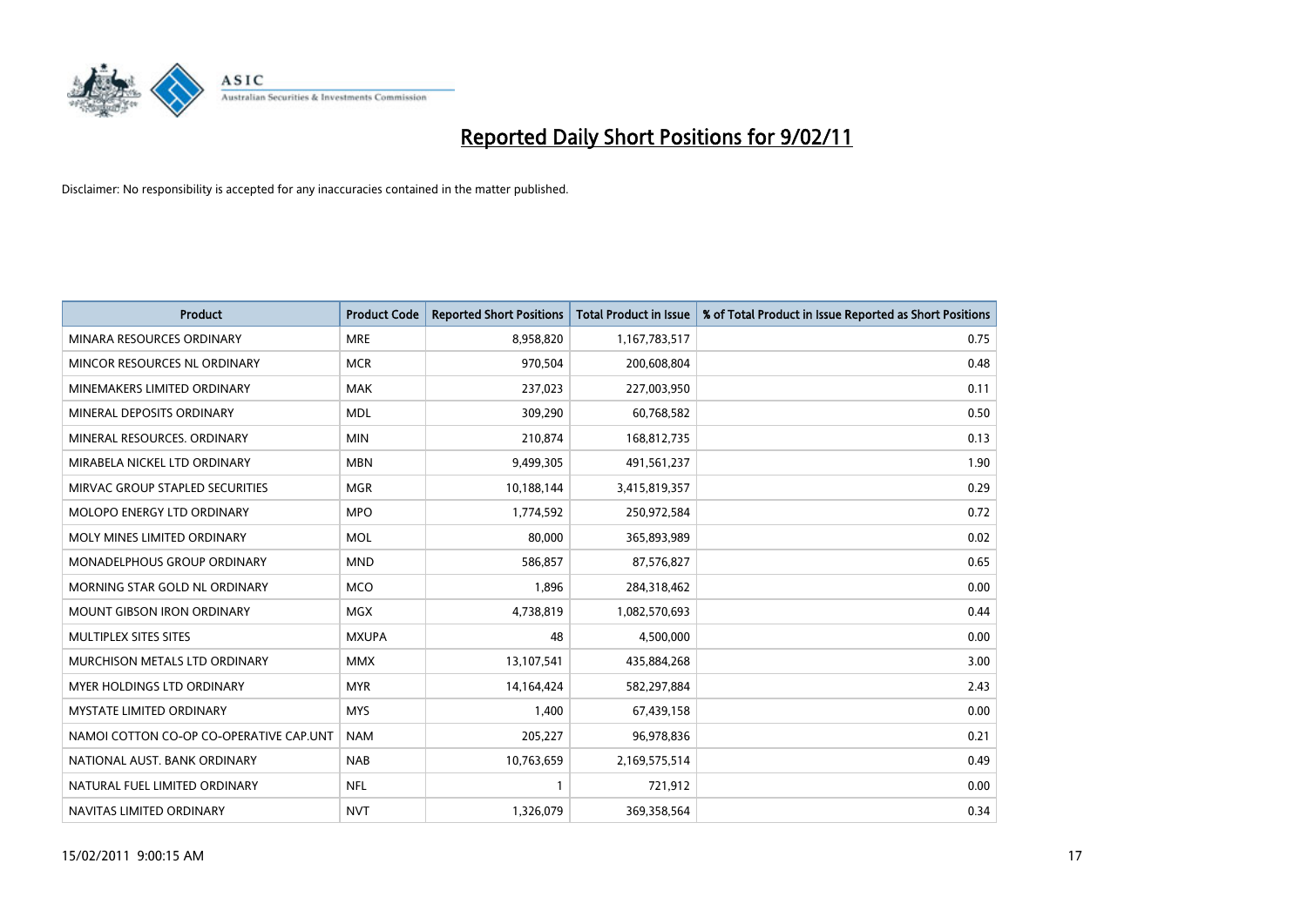

| Product                       | <b>Product Code</b> | <b>Reported Short Positions</b> | <b>Total Product in Issue</b> | % of Total Product in Issue Reported as Short Positions |
|-------------------------------|---------------------|---------------------------------|-------------------------------|---------------------------------------------------------|
| NEPTUNE MARINE ORDINARY       | <b>NMS</b>          | 1,937,149                       | 442,352,382                   | 0.43                                                    |
| NEW GUINEA ENERGY ORDINARY    | <b>NGE</b>          | 80,721                          | 846,541,193                   | 0.01                                                    |
| NEW HOPE CORPORATION ORDINARY | <b>NHC</b>          | 721,876                         | 830,230,549                   | 0.09                                                    |
| NEWCREST MINING ORDINARY      | <b>NCM</b>          | 2,381,266                       | 765,173,287                   | 0.29                                                    |
| NEWS CORP A NON-VOTING CDI    | <b>NWSLV</b>        | 215,598                         | 1,828,219,749                 | 0.01                                                    |
| NEWS CORP B VOTING CDI        | <b>NWS</b>          | 8,210,388                       | 798,520,953                   | 1.03                                                    |
| NEXBIS LIMITED ORDINARY       | <b>NBS</b>          | 63,733                          | 798,356,704                   | 0.01                                                    |
| NEXUS ENERGY LIMITED ORDINARY | <b>NXS</b>          | 7,871,134                       | 1,020,257,304                 | 0.78                                                    |
| NIB HOLDINGS LIMITED ORDINARY | <b>NHF</b>          | 4,911                           | 466,765,752                   | 0.00                                                    |
| NICK SCALI LIMITED ORDINARY   | <b>NCK</b>          | 35,846                          | 81,000,000                    | 0.04                                                    |
| NIDO PETROLEUM ORDINARY       | <b>NDO</b>          | 1,695,703                       | 1,353,627,921                 | 0.12                                                    |
| NKWE PLATINUM 10C US COMMON   | <b>NKP</b>          | 240,577                         | 559,651,184                   | 0.05                                                    |
| NOBLE MINERAL RES ORDINARY    | <b>NMG</b>          | 607,015                         | 380,608,741                   | 0.16                                                    |
| NORTHERN CREST ORDINARY       | <b>NOC</b>          | 24,345                          | 116,074,781                   | 0.02                                                    |
| NORTHERN ENERGY CORP ORDINARY | <b>NEC</b>          | 13,932                          | 128,420,838                   | 0.01                                                    |
| NORTHERN IRON LTD ORDINARY    | <b>NFE</b>          | 1,245,104                       | 336,084,863                   | 0.37                                                    |
| NORTHERN MIN LTD ORDINARY     | <b>NTU</b>          | 199,890                         | 162,465,212                   | 0.12                                                    |
| NRW HOLDINGS LIMITED ORDINARY | <b>NWH</b>          | 326,669                         | 251,223,000                   | 0.12                                                    |
| NUFARM LIMITED ORDINARY       | <b>NUF</b>          | 6,788,539                       | 261,833,005                   | 2.57                                                    |
| NUPLEX INDUSTRIES ORDINARY    | <b>NPX</b>          | 95,106                          | 195,060,783                   | 0.05                                                    |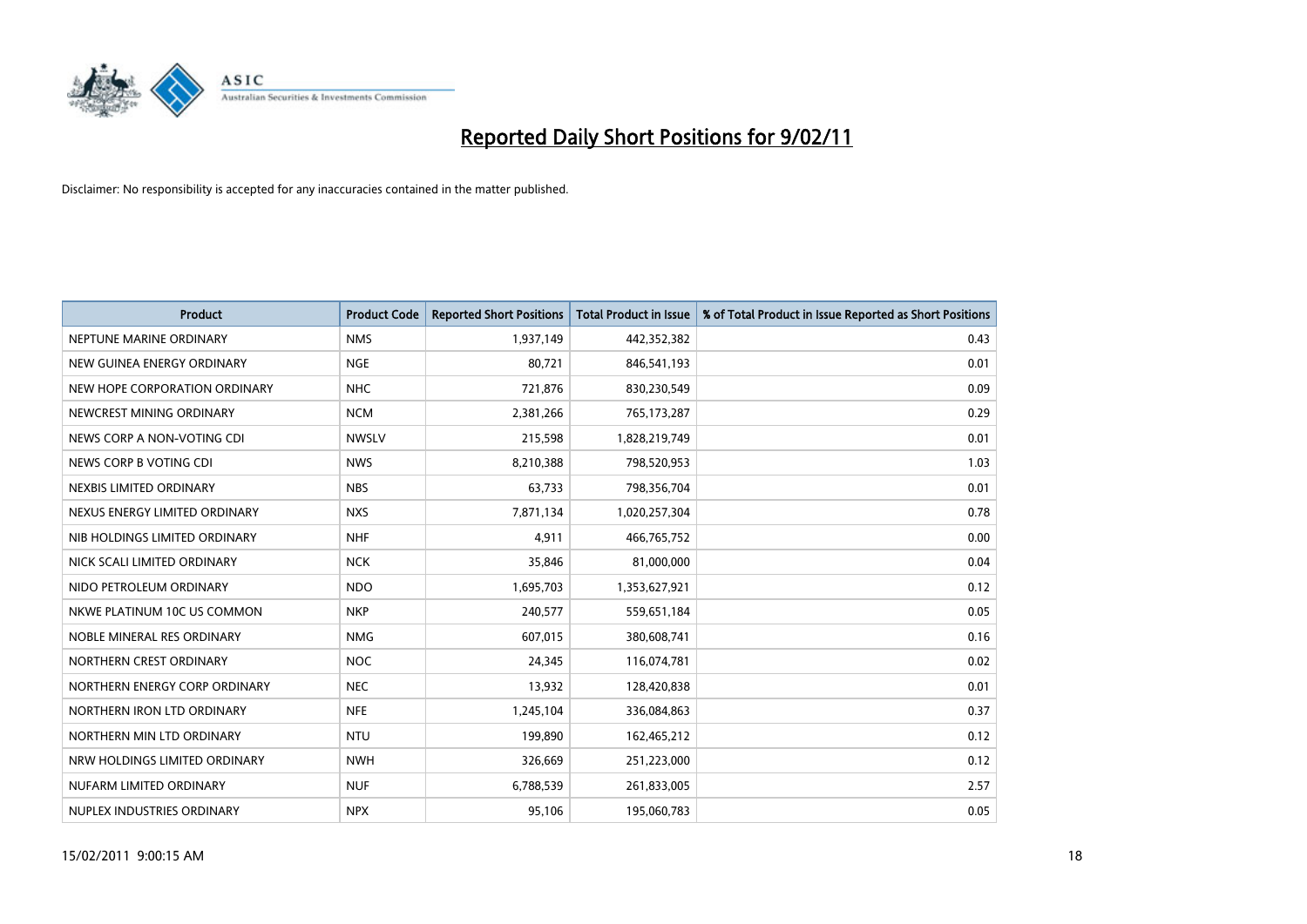

| Product                               | <b>Product Code</b> | <b>Reported Short Positions</b> | <b>Total Product in Issue</b> | % of Total Product in Issue Reported as Short Positions |
|---------------------------------------|---------------------|---------------------------------|-------------------------------|---------------------------------------------------------|
| OAKTON LIMITED ORDINARY               | <b>OKN</b>          | 932,001                         | 93,674,235                    | 0.99                                                    |
| OCEANAGOLD CORP. CHESS DEPOSITARY INT | <b>OGC</b>          | 1,549,014                       | 262,062,610                   | 0.60                                                    |
| OCEANIA CAPITAL LTD ORDINARY          | <b>OCP</b>          | 2,500                           | 91,921,295                    | 0.00                                                    |
| OIL SEARCH LTD ORDINARY               | OSH                 | 7,782,323                       | 1,312,888,303                 | 0.59                                                    |
| OM HOLDINGS LIMITED ORDINARY          | <b>OMH</b>          | 4,283,644                       | 503,085,150                   | 0.84                                                    |
| <b>ONESTEEL LIMITED ORDINARY</b>      | OST                 | 13,487,550                      | 1,334,723,421                 | 1.01                                                    |
| ORICA LIMITED ORDINARY                | ORI                 | 1,435,463                       | 363,223,767                   | 0.36                                                    |
| ORIGIN ENERGY ORDINARY                | <b>ORG</b>          | 4,116,784                       | 884,833,512                   | 0.42                                                    |
| OROCOBRE LIMITED ORDINARY             | <b>ORE</b>          | 22,198                          | 91,181,996                    | 0.02                                                    |
| OROTONGROUP LIMITED ORDINARY          | ORL                 | 6,431                           | 40,880,902                    | 0.02                                                    |
| OTTO ENERGY LIMITED ORDINARY          | <b>OEL</b>          | 114,204                         | 1,134,540,071                 | 0.01                                                    |
| OZ MINERALS ORDINARY                  | OZL                 | 27,421,847                      | 3,238,546,504                 | 0.83                                                    |
| PACIFIC BRANDS ORDINARY               | <b>PBG</b>          | 8,127,539                       | 931,386,248                   | 0.88                                                    |
| PALADIN ENERGY LTD ORDINARY           | <b>PDN</b>          | 21,551,058                      | 725,358,046                   | 2.97                                                    |
| PAN PACIFIC PETROL, ORDINARY          | <b>PPP</b>          | 242,029                         | 588,612,110                   | 0.04                                                    |
| PANAUST LIMITED ORDINARY              | PNA                 | 10,368,923                      | 2,958,612,502                 | 0.35                                                    |
| PANORAMIC RESOURCES ORDINARY          | PAN                 | 1,269,620                       | 206,500,342                   | 0.60                                                    |
| PAPERLINX LIMITED ORDINARY            | <b>PPX</b>          | 23,411,709                      | 603,580,761                   | 3.88                                                    |
| PAPILLON RES LTD ORDINARY             | PIR                 | 345,563                         | 187,219,893                   | 0.18                                                    |
| PATTIES FOODS LTD ORDINARY            | PFL                 |                                 | 138,908,853                   | 0.00                                                    |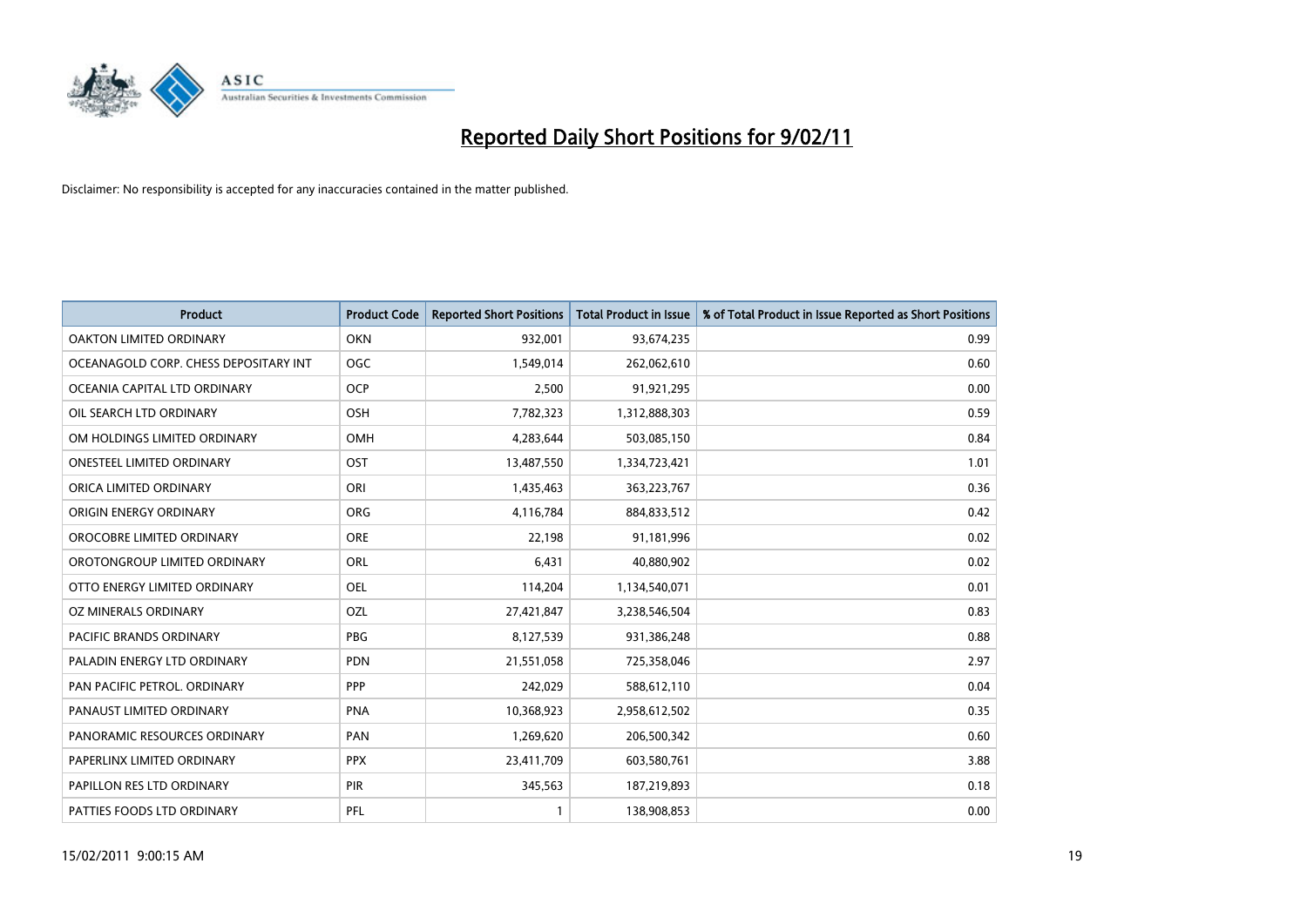

| <b>Product</b>                       | <b>Product Code</b> | <b>Reported Short Positions</b> | <b>Total Product in Issue</b> | % of Total Product in Issue Reported as Short Positions |
|--------------------------------------|---------------------|---------------------------------|-------------------------------|---------------------------------------------------------|
| PEET LIMITED ORDINARY                | <b>PPC</b>          | 104,031                         | 302,965,804                   | 0.03                                                    |
| PENINSULA ENERGY LTD ORDINARY        | <b>PEN</b>          | 1,146,810                       | 1,943,398,307                 | 0.06                                                    |
| PERILYA LIMITED ORDINARY             | PEM                 | 993,196                         | 526,075,563                   | 0.19                                                    |
| PERPETUAL LIMITED ORDINARY           | PPT                 | 2,421,529                       | 44,140,166                    | 5.48                                                    |
| PERSEUS MINING LTD ORDINARY          | PRU                 | 2,314,212                       | 422,837,088                   | 0.55                                                    |
| PETSEC ENERGY ORDINARY               | <b>PSA</b>          | 223,332                         | 231,283,622                   | 0.10                                                    |
| PHARMAXIS LTD ORDINARY               | <b>PXS</b>          | 1,201,090                       | 228,127,809                   | 0.52                                                    |
| PHOTON GROUP LTD ORDINARY            | PGA                 | 250,510                         | 1,540,543,357                 | 0.02                                                    |
| PIKE RIVER COAL ORDINARY             | <b>PRC</b>          | 257,595                         | 405,513,933                   | 0.06                                                    |
| PLATINUM ASSET ORDINARY              | <b>PTM</b>          | 5,934,734                       | 561,347,878                   | 1.05                                                    |
| PLATINUM AUSTRALIA ORDINARY          | <b>PLA</b>          | 5,766,287                       | 392,430,039                   | 1.48                                                    |
| PLATINUM CAPITAL LTD ORDINARY        | <b>PMC</b>          |                                 | 163,732,888                   | 0.00                                                    |
| PMP LIMITED ORDINARY                 | PMP                 | 296,921                         | 335,338,483                   | 0.08                                                    |
| PORT BOUVARD LIMITED ORDINARY        | PBD                 | 6,754                           | 593,868,295                   | 0.00                                                    |
| PREMIER INVESTMENTS ORDINARY         | <b>PMV</b>          | 266,336                         | 155,030,045                   | 0.17                                                    |
| PRIMARY HEALTH CARE ORDINARY         | PRY                 | 10,691,223                      | 496,073,188                   | 2.14                                                    |
| PRIME INFR GROUP. STAPLED SECURITIES | PIH                 | 308,735                         | 351,776,795                   | 0.09                                                    |
| PRIME MEDIA GRP LTD ORDINARY         | <b>PRT</b>          | 2                               | 366,330,303                   | 0.00                                                    |
| PRIMEAG AUSTRALIA ORDINARY           | PAG                 | 1,157                           | 150,569,976                   | 0.00                                                    |
| PROGEN PHARMACEUTIC ORDINARY         | PGL                 | 151,596                         | 24,709,097                    | 0.61                                                    |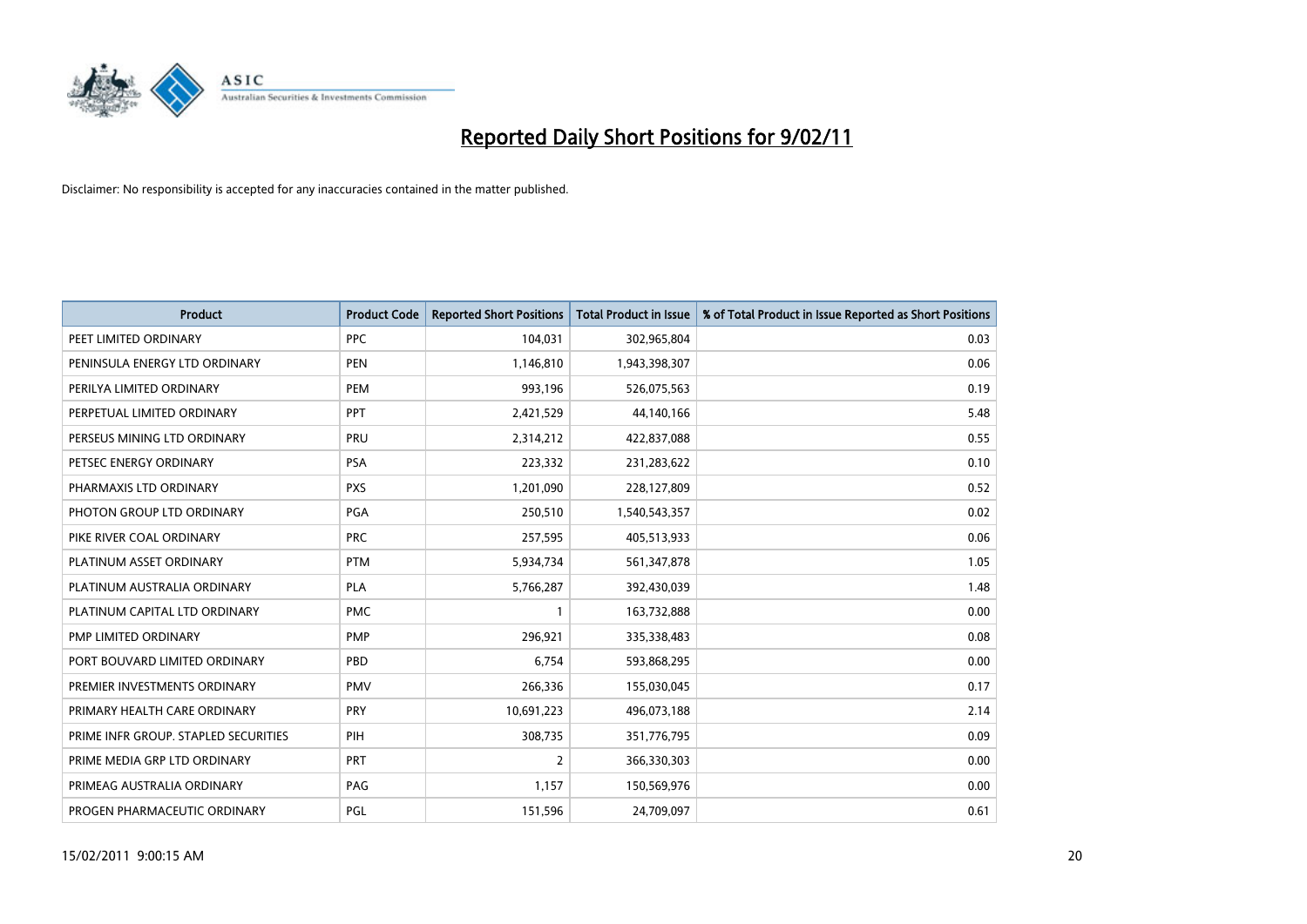

| Product                          | <b>Product Code</b> | <b>Reported Short Positions</b> | <b>Total Product in Issue</b> | % of Total Product in Issue Reported as Short Positions |
|----------------------------------|---------------------|---------------------------------|-------------------------------|---------------------------------------------------------|
| PROGRAMMED ORDINARY              | <b>PRG</b>          | 488,545                         | 118,169,908                   | 0.42                                                    |
| PSIVIDA CORP CDI 1:1             | <b>PVA</b>          | 6,878                           | 8,972,191                     | 0.08                                                    |
| <b>QANTAS AIRWAYS ORDINARY</b>   | QAN                 | 25,198,722                      | 2,265,123,620                 | 1.12                                                    |
| OBE INSURANCE GROUP ORDINARY     | <b>OBE</b>          | 20,702,355                      | 1,051,731,456                 | 1.94                                                    |
| OR NATIONAL LIMITED ORDINARY     | <b>ORN</b>          | 16,816,829                      | 2,440,000,000                 | 0.68                                                    |
| QUICKSTEP HOLDINGS ORDINARY      | OHL                 | 2,900                           | 253,562,870                   | 0.00                                                    |
| RADAR IRON LIMITED ORDINARY      | <b>RAD</b>          | 70,000                          | 36,614,500                    | 0.19                                                    |
| RAMELIUS RESOURCES ORDINARY      | <b>RMS</b>          | 37,248                          | 291,208,795                   | 0.01                                                    |
| RAMSAY HEALTH CARE ORDINARY      | <b>RHC</b>          | 1,430,051                       | 202,081,252                   | 0.70                                                    |
| <b>RCR TOMLINSON ORDINARY</b>    | <b>RCR</b>          | 68,067                          | 131,892,672                   | 0.05                                                    |
| <b>REA GROUP ORDINARY</b>        | <b>REA</b>          | 17,123                          | 129,691,280                   | 0.00                                                    |
| <b>RECKON LIMITED ORDINARY</b>   | <b>RKN</b>          | 1,876                           | 133,384,060                   | 0.00                                                    |
| <b>RED 5 LIMITED ORDINARY</b>    | <b>RED</b>          | 3,000,000                       | 1,277,597,526                 | 0.23                                                    |
| <b>RED FORK ENERGY ORDINARY</b>  | <b>RFE</b>          | 7,813                           | 139,535,000                   | 0.01                                                    |
| <b>REDFLEX HOLDINGS ORDINARY</b> | <b>RDF</b>          | 858                             | 110,345,599                   | 0.00                                                    |
| REED RESOURCES LTD ORDINARY      | <b>RDR</b>          | 268,205                         | 193,271,768                   | 0.14                                                    |
| <b>REGIONAL EXPRESS ORDINARY</b> | <b>REX</b>          | 2,476                           | 121,254,902                   | 0.00                                                    |
| REGIS RESOURCES ORDINARY         | <b>RRL</b>          | 2,575,568                       | 430,750,415                   | 0.62                                                    |
| RESMED INC CDI 10:1              | <b>RMD</b>          | 11,187,454                      | 1,534,676,730                 | 0.73                                                    |
| RESOLUTE MINING ORDINARY         | <b>RSG</b>          | 5,204,099                       | 466,525,930                   | 1.11                                                    |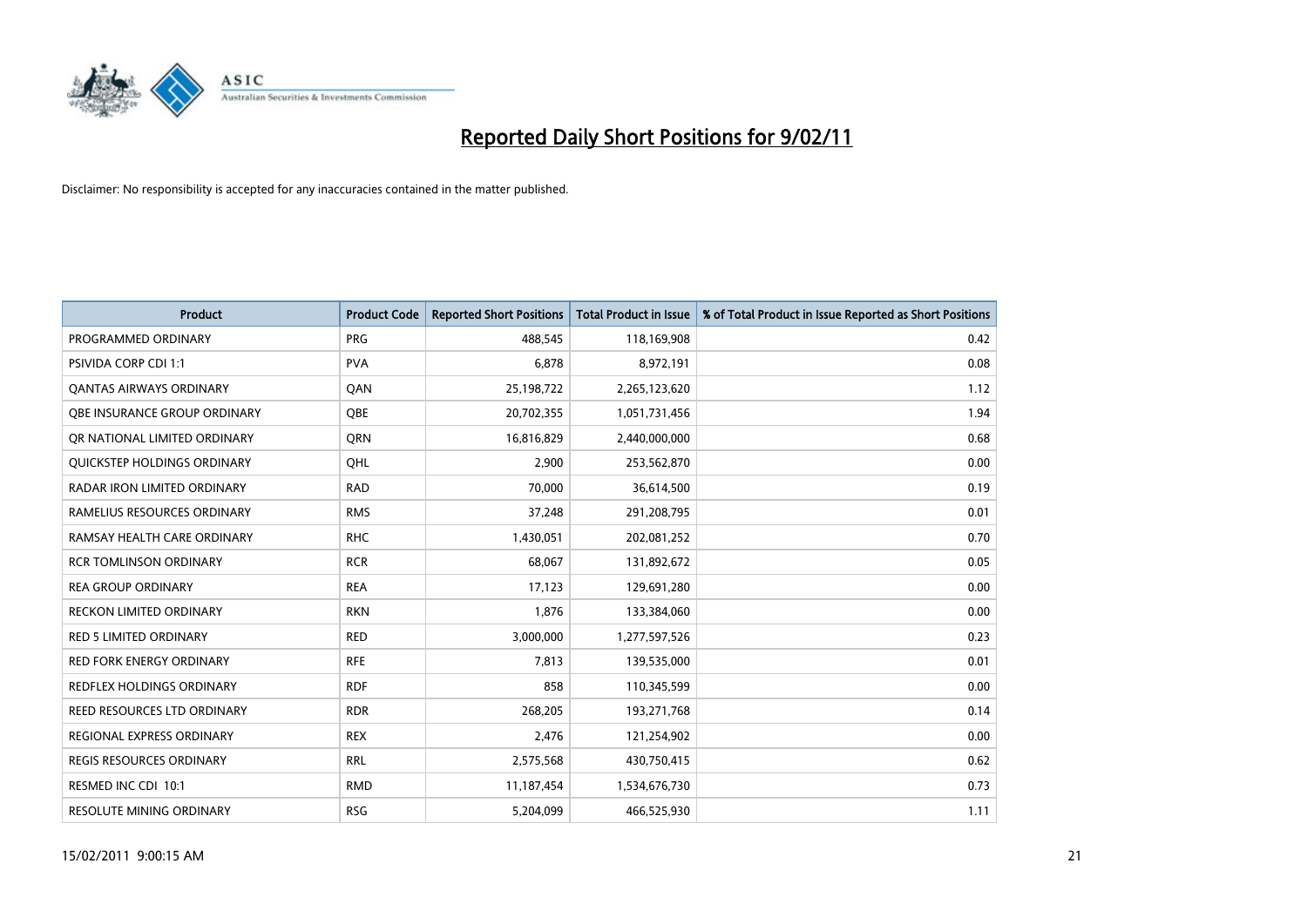

| <b>Product</b>                      | <b>Product Code</b> | <b>Reported Short Positions</b> | <b>Total Product in Issue</b> | % of Total Product in Issue Reported as Short Positions |
|-------------------------------------|---------------------|---------------------------------|-------------------------------|---------------------------------------------------------|
| RESOURCE AND INVEST. ORDINARY       | <b>RNI</b>          | 13,400                          | 119,779,308                   | 0.01                                                    |
| <b>RESOURCE GENERATION ORDINARY</b> | <b>RES</b>          | 226,811                         | 243,900,530                   | 0.09                                                    |
| RETAIL FOOD GROUP ORDINARY          | <b>RFG</b>          | 3,188                           | 107,301,926                   | 0.00                                                    |
| REVERSE CORP LIMITED ORDINARY       | <b>REF</b>          | 25,141                          | 92,382,175                    | 0.03                                                    |
| REX MINERALS LIMITED ORDINARY       | <b>RXM</b>          | 88,158                          | 150,317,460                   | 0.06                                                    |
| <b>RHG LIMITED ORDINARY</b>         | <b>RHG</b>          | 63,689                          | 318,745,978                   | 0.01                                                    |
| <b>RIALTO ENERGY ORDINARY</b>       | <b>RIA</b>          | 84.464                          | 308,267,173                   | 0.03                                                    |
| <b>RIDLEY CORPORATION ORDINARY</b>  | <b>RIC</b>          | 48,777                          | 307,817,071                   | 0.02                                                    |
| RIO TINTO LIMITED ORDINARY          | <b>RIO</b>          | 12,581,425                      | 435,758,720                   | 2.89                                                    |
| <b>RIVERCITY MOTORWAY STAPLED</b>   | <b>RCY</b>          | 132,000                         | 957,010,115                   | 0.01                                                    |
| RIVERSDALE MINING ORDINARY          | <b>RIV</b>          | 1,898,875                       | 236,696,188                   | 0.81                                                    |
| ROBUST RESOURCES ORDINARY           | <b>ROL</b>          | 5,088                           | 84,144,097                    | 0.01                                                    |
| ROC OIL COMPANY ORDINARY            | <b>ROC</b>          | 7,101,500                       | 713,154,560                   | 0.99                                                    |
| <b>RURALCO HOLDINGS ORDINARY</b>    | <b>RHL</b>          | 26,034                          | 55,019,284                    | 0.05                                                    |
| SAI GLOBAL LIMITED ORDINARY         | SAI                 | 145,328                         | 197,910,346                   | 0.06                                                    |
| SALMAT LIMITED ORDINARY             | <b>SLM</b>          | 102,768                         | 159,749,049                   | 0.06                                                    |
| SAMSON OIL & GAS LTD ORDINARY       | <b>SSN</b>          | 736,621                         | 1,677,887,894                 | 0.04                                                    |
| SANDFIRE RESOURCES ORDINARY         | <b>SFR</b>          | 73,526                          | 148,309,969                   | 0.05                                                    |
| <b>SANTOS LTD ORDINARY</b>          | <b>STO</b>          | 3,074,042                       | 874,204,299                   | 0.32                                                    |
| SARACEN MINERAL ORDINARY            | <b>SAR</b>          | 340.545                         | 492,151,415                   | 0.05                                                    |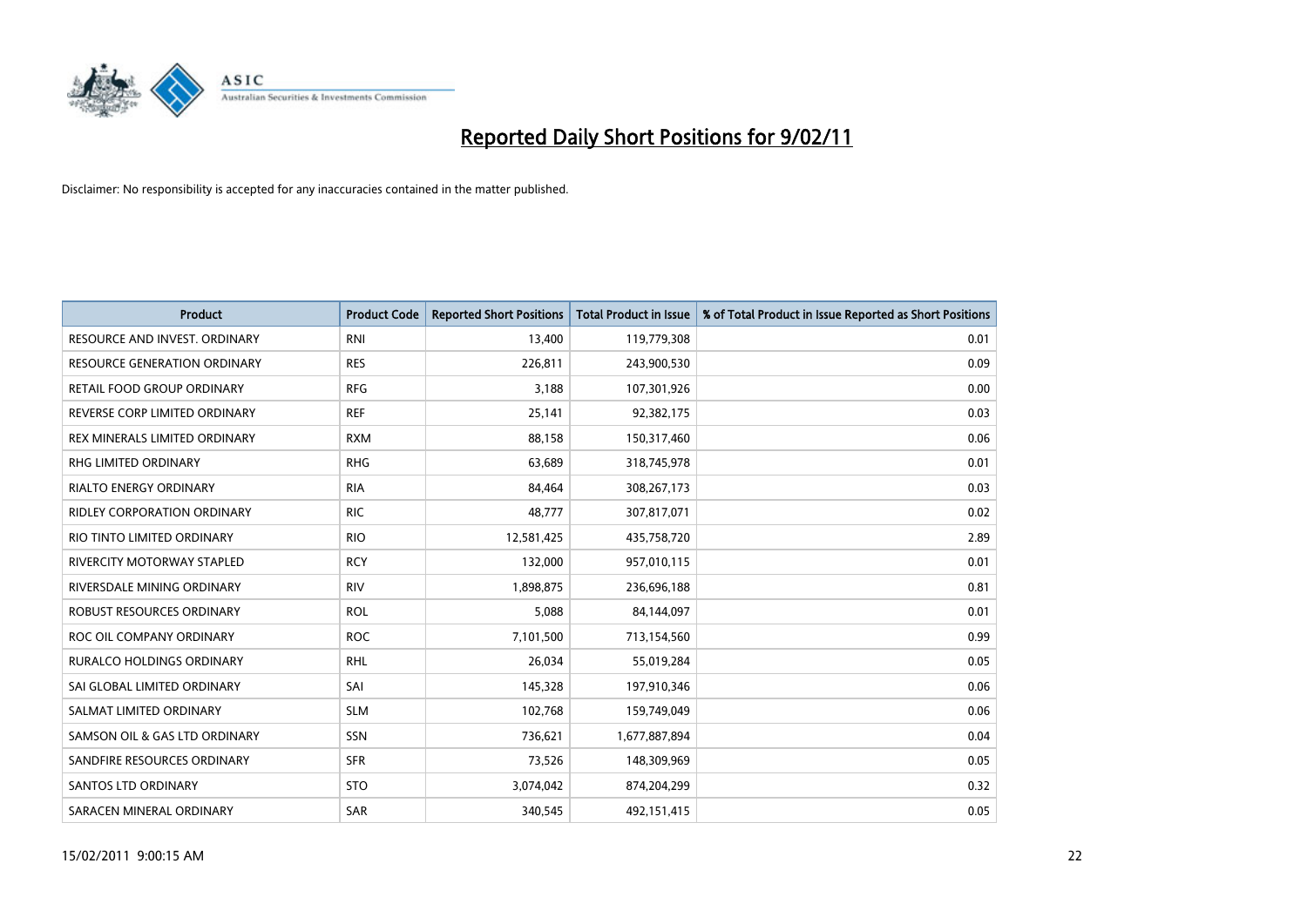

| <b>Product</b>                           | <b>Product Code</b> | <b>Reported Short Positions</b> | <b>Total Product in Issue</b> | % of Total Product in Issue Reported as Short Positions |
|------------------------------------------|---------------------|---------------------------------|-------------------------------|---------------------------------------------------------|
| SCANDINAVIAN RES LTD ORDINARY            | <b>SCR</b>          | 25,000                          | 43,220,661                    | 0.06                                                    |
| SEDGMAN LIMITED ORDINARY                 | <b>SDM</b>          | 323,301                         | 207,997,898                   | 0.15                                                    |
| SEEK LIMITED ORDINARY                    | <b>SEK</b>          | 3,411,790                       | 336,584,488                   | 1.02                                                    |
| SENETAS CORPORATION ORDINARY             | <b>SEN</b>          | 756,999                         | 463,105,195                   | 0.16                                                    |
| SERVCORP LIMITED ORDINARY                | SRV                 | 124,587                         | 98,440,807                    | 0.12                                                    |
| SERVICE STREAM ORDINARY                  | <b>SSM</b>          | 344,663                         | 283,418,867                   | 0.12                                                    |
| SEVEN GROUP HOLDINGS ORDINARY            | <b>SVW</b>          | 144,092                         | 305,410,281                   | 0.04                                                    |
| SIGMA PHARMACEUTICAL ORDINARY            | SIP                 | 13,249,336                      | 1,178,626,572                 | 1.12                                                    |
| SILEX SYSTEMS ORDINARY                   | <b>SLX</b>          | 243,281                         | 170,123,997                   | 0.13                                                    |
| SILVER LAKE RESOURCE ORDINARY            | <b>SLR</b>          | 508,829                         | 178,882,838                   | 0.29                                                    |
| SIMS METAL MGMT LTD ORDINARY             | <b>SGM</b>          | 3,445,115                       | 204,921,757                   | 1.66                                                    |
| SINGAPORE TELECOMM. CHESS DEPOSITARY INT | SGT                 | 4,802,462                       | 318,538,714                   | 1.49                                                    |
| SKILLED GROUP LTD ORDINARY               | <b>SKE</b>          | 463,834                         | 190,738,408                   | 0.24                                                    |
| SKY CITY ENTERTAIN, ORDINARY             | <b>SKC</b>          | 2,496,791                       | 575,114,687                   | 0.43                                                    |
| <b>SKY NETWORK ORDINARY</b>              | <b>SKT</b>          | 262,131                         | 389,139,785                   | 0.07                                                    |
| SMS MANAGEMENT. ORDINARY                 | <b>SMX</b>          | 178,553                         | 67,661,358                    | 0.27                                                    |
| SONIC HEALTHCARE ORDINARY                | <b>SHL</b>          | 4,208,112                       | 388,429,875                   | 1.10                                                    |
| SOUL PATTINSON (W.H) ORDINARY            | SOL                 | 28,945                          | 238,640,580                   | 0.01                                                    |
| SP AUSNET STAPLED SECURITIES             | <b>SPN</b>          | 8,009,559                       | 2,795,115,439                 | 0.28                                                    |
| SPARK INFRASTRUCTURE STAPLED NOTE & UNIT | SKI                 | 10,415,189                      | 1,326,734,264                 | 0.78                                                    |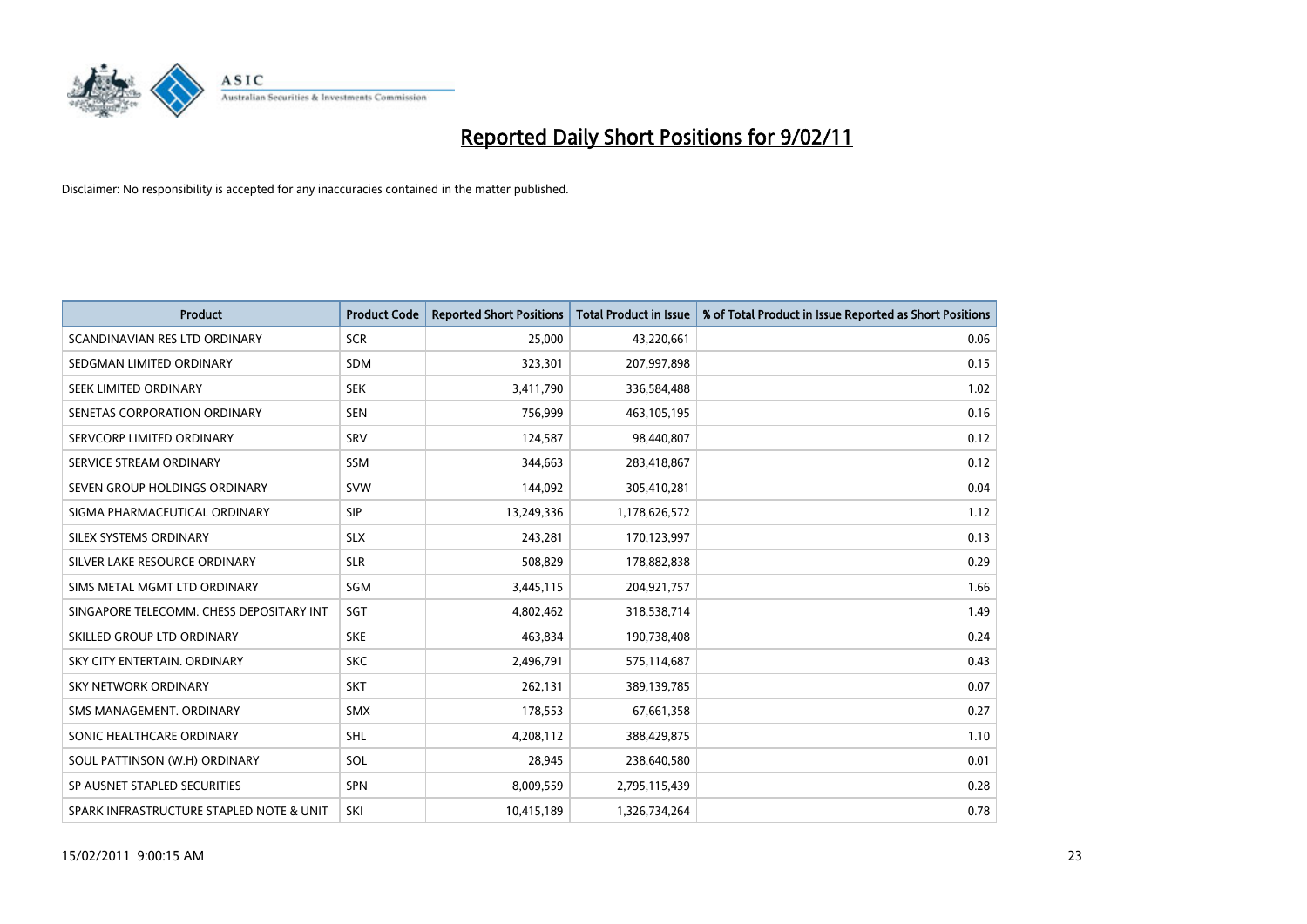

| <b>Product</b>                | <b>Product Code</b> | <b>Reported Short Positions</b> | Total Product in Issue | % of Total Product in Issue Reported as Short Positions |
|-------------------------------|---------------------|---------------------------------|------------------------|---------------------------------------------------------|
| SPDR 200 FUND ETF UNITS       | <b>STW</b>          | 8                               | 58,239,159             | 0.00                                                    |
| SPECIALTY FASHION ORDINARY    | <b>SFH</b>          | 2,693,465                       | 191,411,121            | 1.40                                                    |
| SPHERE MINERALS LTD ORDINARY  | SPH                 | 7,215                           | 171,348,151            | 0.00                                                    |
| SPOTLESS GROUP LTD ORDINARY   | <b>SPT</b>          | 3,044,977                       | 261,070,153            | 1.17                                                    |
| ST BARBARA LIMITED ORDINARY   | <b>SBM</b>          | 3,214,848                       | 325,615,389            | 0.99                                                    |
| STAGING CONNECTIONS ORDINARY  | <b>STG</b>          | 2,917,189                       | 78,317,726             | 3.72                                                    |
| STANMORE COAL LTD ORDINARY    | <b>SMR</b>          | 17,231                          | 86,750,738             | 0.02                                                    |
| STARPHARMA HOLDINGS ORDINARY  | SPL                 | 149,081                         | 243,293,268            | 0.06                                                    |
| STH AMERICAN COR LTD ORDINARY | SAY                 | 9,200                           | 233,651,371            | 0.00                                                    |
| STH AMERICAN FERRO ORDINARY   | <b>SFZ</b>          | 178,956                         | 73,235,795             | 0.24                                                    |
| STH CRS ELECT ENGNR ORDINARY  | <b>SXE</b>          | 14,781                          | 124,178,939            | 0.01                                                    |
| STHN CROSS MEDIA ORDINARY     | SXL                 | 716,683                         | 378,827,750            | 0.19                                                    |
| STOCKLAND UNITS/ORD STAPLED   | SGP                 | 10,322,685                      | 2,383,036,717          | 0.41                                                    |
| STRAITS METALS LTD ORDINARY   | SRO                 | 4,100,339                       | 316, 342, 835          | 1.29                                                    |
| STRAITS RESOURCES ORDINARY    | SRL                 | 2,484,489                       | 316, 342, 835          | 0.78                                                    |
| STW COMMUNICATIONS ORDINARY   | SGN                 | 284,197                         | 364,310,964            | 0.07                                                    |
| SUNCORP GROUP LTD ORDINARY    | <b>SUN</b>          | 5,252,885                       | 1,281,390,524          | 0.39                                                    |
| SUNDANCE RESOURCES ORDINARY   | SDL                 | 15,151,834                      | 2,711,984,168          | 0.56                                                    |
| SUNLAND GROUP LTD ORDINARY    | <b>SDG</b>          | 64,967                          | 226,093,183            | 0.02                                                    |
| SUPER RET REP LTD ORDINARY    | <b>SUL</b>          | 140.271                         | 129,039,842            | 0.10                                                    |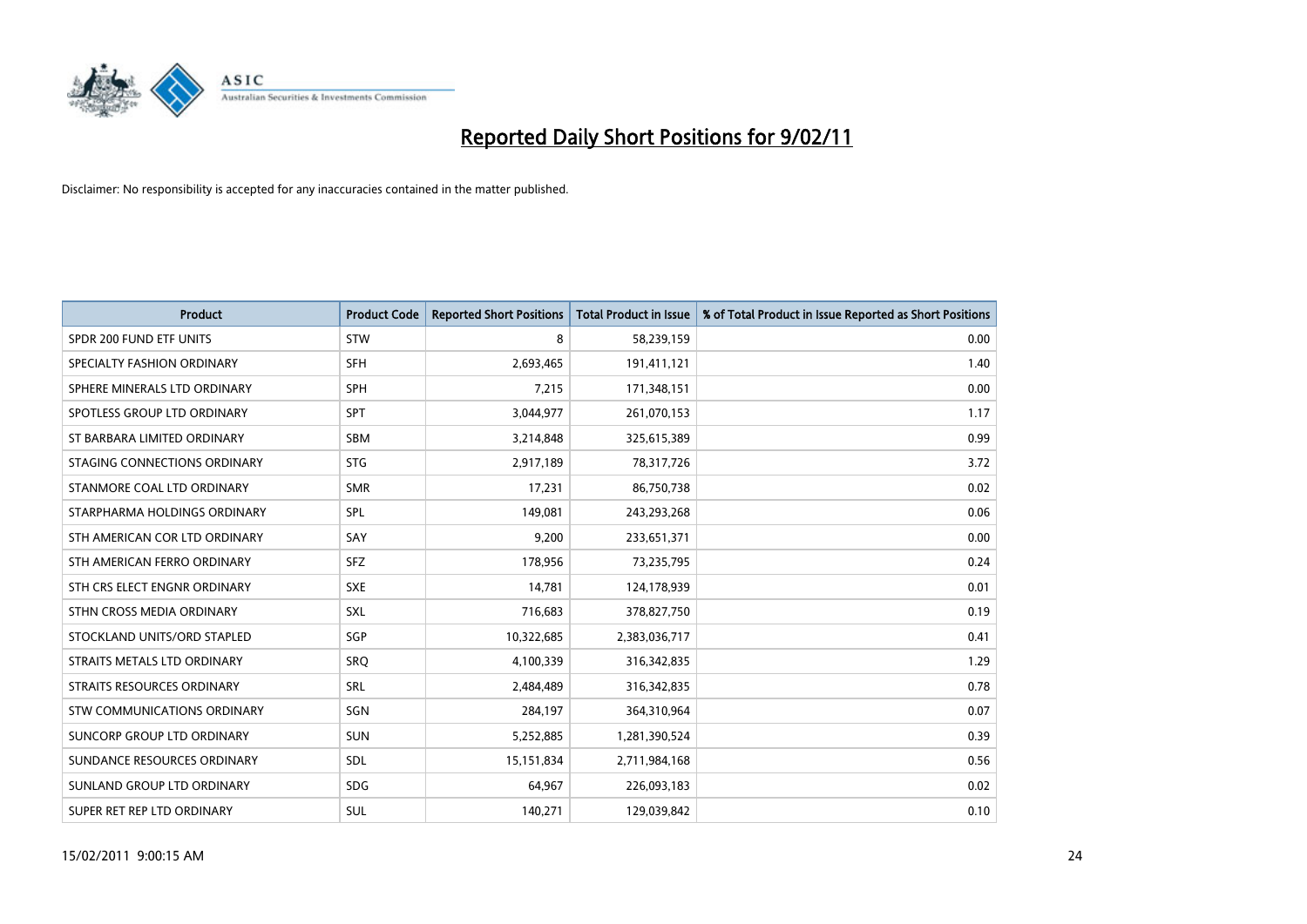

| <b>Product</b>                       | <b>Product Code</b> | <b>Reported Short Positions</b> | <b>Total Product in Issue</b> | % of Total Product in Issue Reported as Short Positions |
|--------------------------------------|---------------------|---------------------------------|-------------------------------|---------------------------------------------------------|
| <b>SWICK MINING ORDINARY</b>         | <b>SWK</b>          | 257,373                         | 236,724,970                   | 0.11                                                    |
| SYMEX HOLDINGS ORDINARY              | <b>SYM</b>          | 6,633                           | 125,037,628                   | 0.01                                                    |
| <b>TABCORP HOLDINGS LTD ORDINARY</b> | <b>TAH</b>          | 1,494,079                       | 684,918,140                   | 0.21                                                    |
| TALENT2 INTERNATION ORDINARY         | <b>TWO</b>          | 7                               | 141,702,125                   | 0.00                                                    |
| <b>TALISMAN MINING ORDINARY</b>      | <b>TLM</b>          | 7,880                           | 130,438,627                   | 0.01                                                    |
| TAP OIL LIMITED ORDINARY             | <b>TAP</b>          | 1,237,267                       | 240,967,311                   | 0.52                                                    |
| TASSAL GROUP LIMITED ORDINARY        | <b>TGR</b>          | 31,387                          | 146,304,404                   | 0.01                                                    |
| TATTS GROUP LTD ORDINARY             | <b>TTS</b>          | 17,161,492                      | 1,300,888,465                 | 1.30                                                    |
| TELECOM CORPORATION ORDINARY         | <b>TEL</b>          | 18,152,403                      | 1,924,622,088                 | 0.94                                                    |
| TELSTRA CORPORATION, ORDINARY        | <b>TLS</b>          | 33,359,872                      | 12,443,074,357                | 0.25                                                    |
| TEN NETWORK HOLDINGS ORDINARY        | <b>TEN</b>          | 14,598,420                      | 1,045,236,720                 | 1.41                                                    |
| TERANGA GOLD CORP CDI 1:1            | <b>TGZ</b>          | 338,732                         | 156,154,864                   | 0.21                                                    |
| TERRAMIN AUSTRALIA. ORDINARY         | <b>TZN</b>          | 104,300                         | 167,315,574                   | 0.06                                                    |
| TFS CORPORATION LTD ORDINARY         | <b>TFC</b>          | 64,242                          | 228,397,097                   | 0.02                                                    |
| THE REJECT SHOP ORDINARY             | <b>TRS</b>          | 360,387                         | 26,033,570                    | 1.39                                                    |
| THOR MINING PLC CHESS DEPOSITARY     | <b>THR</b>          | 2,307                           | 240,235,256                   | 0.00                                                    |
| THORN GROUP LIMITED ORDINARY         | <b>TGA</b>          | 18,947                          | 129,858,924                   | 0.01                                                    |
| TIGER RESOURCES ORDINARY             | <b>TGS</b>          | 163,189                         | 597,373,151                   | 0.03                                                    |
| TIMBERCORP LIMITED ORDINARY          | <b>TIM</b>          | 90,074                          | 352,071,429                   | 0.02                                                    |
| TISHMAN SPEYER UNITS                 | <b>TSO</b>          | 77,183                          | 338,440,904                   | 0.02                                                    |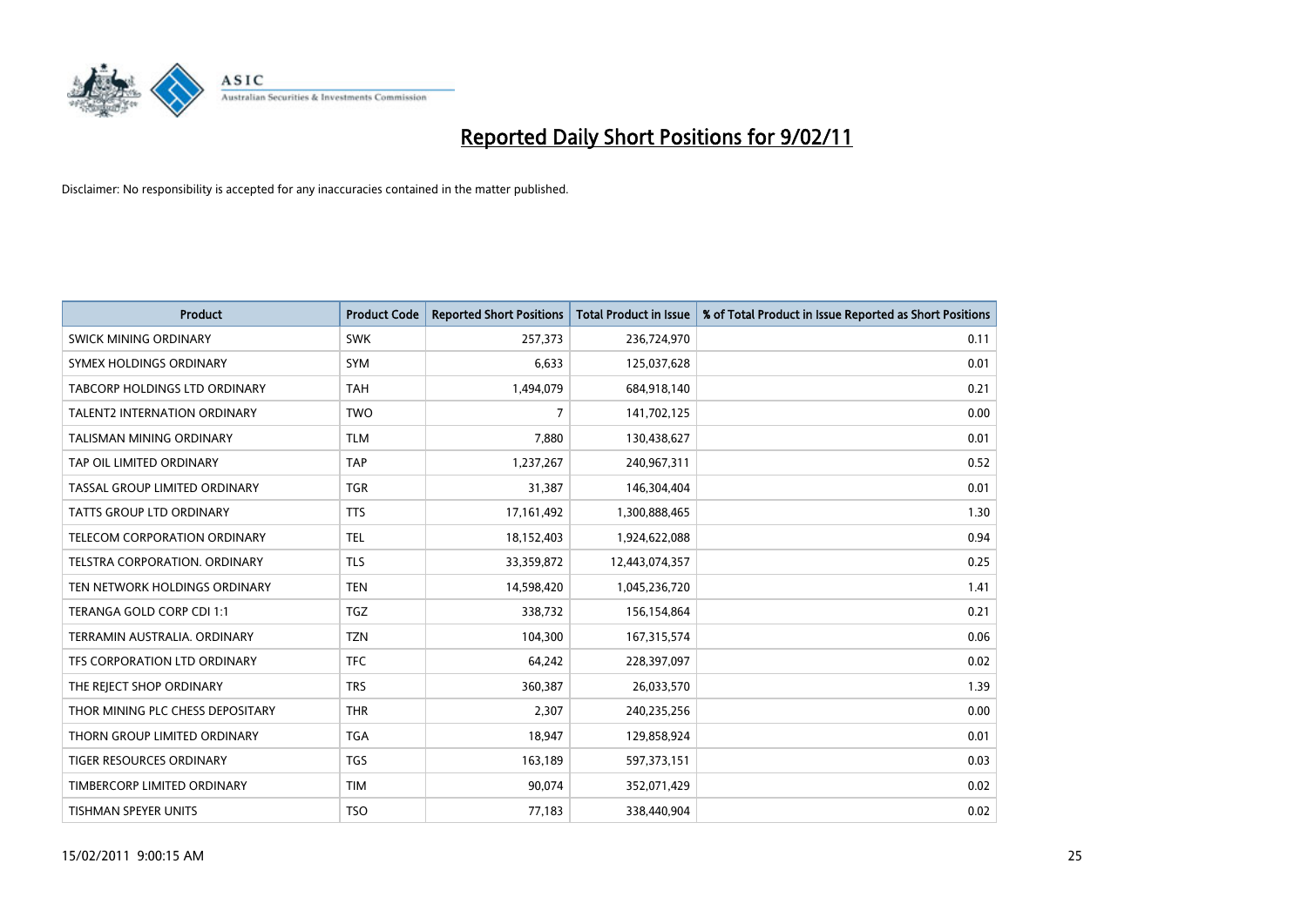

| <b>Product</b>                            | <b>Product Code</b> | <b>Reported Short Positions</b> | <b>Total Product in Issue</b> | % of Total Product in Issue Reported as Short Positions |
|-------------------------------------------|---------------------|---------------------------------|-------------------------------|---------------------------------------------------------|
| TNG LIMITED ORDINARY                      | <b>TNG</b>          | 4,321                           | 258,055,076                   | 0.00                                                    |
| TOLL HOLDINGS LTD ORDINARY                | <b>TOL</b>          | 17,000,856                      | 706,577,616                   | 2.39                                                    |
| TORO ENERGY LIMITED ORDINARY              | <b>TOE</b>          | 35,404                          | 964,936,676                   | 0.00                                                    |
| TOWER AUSTRALIA ORDINARY                  | <b>TAL</b>          | 548,377                         | 419,652,394                   | 0.13                                                    |
| <b>TOWER LIMITED ORDINARY</b>             | <b>TWR</b>          | 690,119                         | 263,603,448                   | 0.26                                                    |
| TOX FREE SOLUTIONS ORDINARY               | <b>TOX</b>          | 81,269                          | 91,855,500                    | 0.09                                                    |
| TPG TELECOM LIMITED ORDINARY              | <b>TPM</b>          | 3,642,406                       | 775,522,421                   | 0.45                                                    |
| TRANSFIELD SERV INFR STAPLED SECURITIES   | <b>TSI</b>          | 360,017                         | 434,862,971                   | 0.08                                                    |
| TRANSFIELD SERVICES ORDINARY              | <b>TSE</b>          | 961,827                         | 549,715,957                   | 0.17                                                    |
| TRANSPACIFIC INDUST, ORDINARY             | <b>TPI</b>          | 19,756,585                      | 960,638,735                   | 2.06                                                    |
| TRANSURBAN GROUP TRIPLE STAPLED SEC.      | <b>TCL</b>          | 1,864,331                       | 1,441,290,633                 | 0.12                                                    |
| TRINITY GROUP STAPLED SECURITIES          | <b>TCQ</b>          | 3,419                           | 231,701,539                   | 0.00                                                    |
| TROY RESOURCES NL ORDINARY                | <b>TRY</b>          | 18,724                          | 87,494,823                    | 0.02                                                    |
| UGL LIMITED ORDINARY                      | <b>UGL</b>          | 5,737,985                       | 166,028,705                   | 3.43                                                    |
| UNILIFE CORPORATION CDI US PROHIBITED     | <b>UNS</b>          | 260,994                         | 272,744,111                   | 0.08                                                    |
| UXC LIMITED ORDINARY                      | <b>UXC</b>          | 494,714                         | 305,789,718                   | 0.16                                                    |
| VALAD PROPERTY GROUP STAPLED US PROHIBIT. | <b>VPG</b>          | 4,047,415                       | 115,108,116                   | 3.51                                                    |
| <b>VDM GROUP LIMITED ORDINARY</b>         | <b>VMG</b>          | 56,681                          | 193,127,749                   | 0.03                                                    |
| <b>VENTURE MINERALS ORDINARY</b>          | <b>VMS</b>          | 47,732                          | 220,943,592                   | 0.02                                                    |
| <b>VIRGIN BLUE HOLDINGS ORDINARY</b>      | <b>VBA</b>          | 19,332,447                      | 2,210,197,600                 | 0.86                                                    |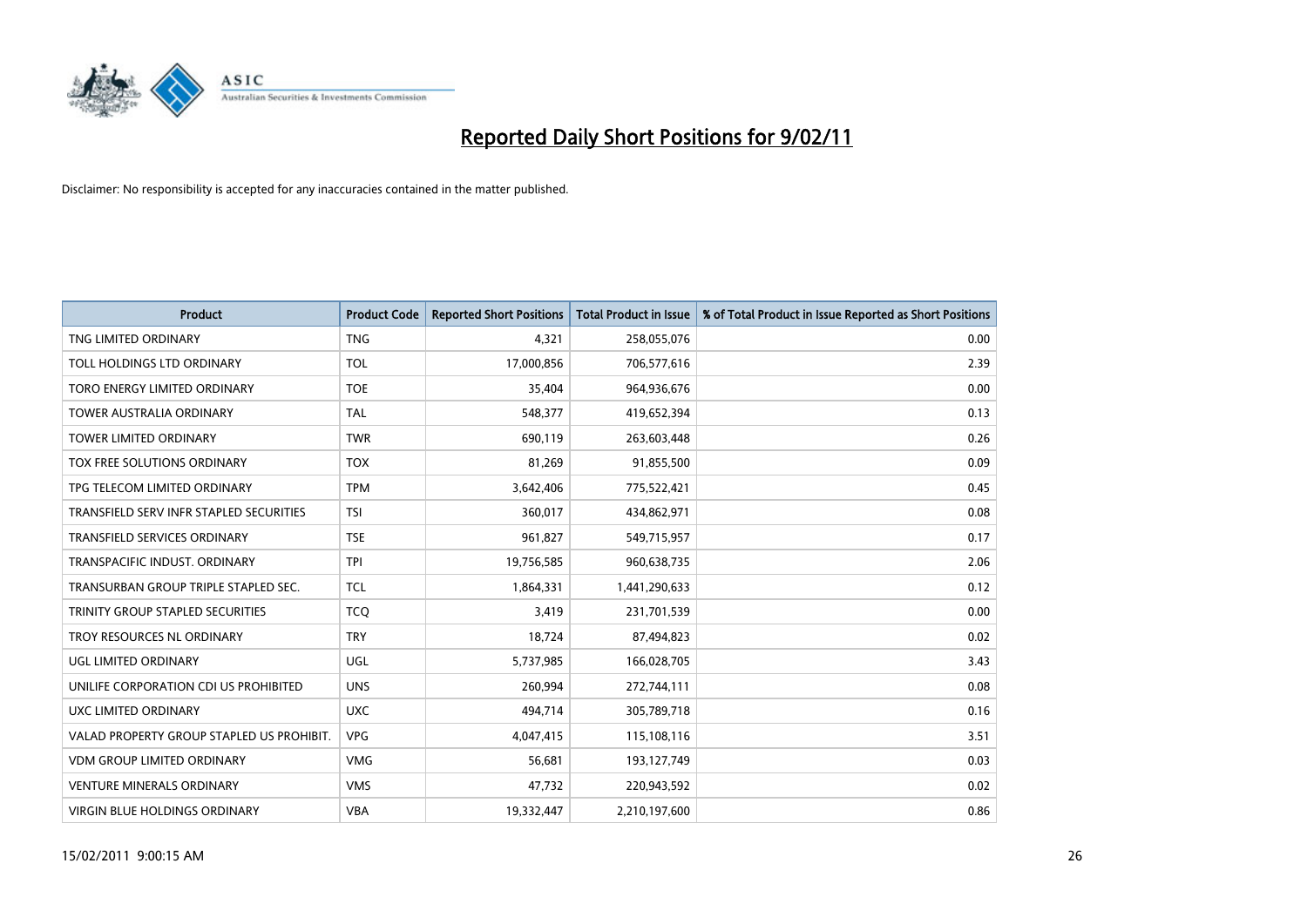

| Product                                | <b>Product Code</b> | <b>Reported Short Positions</b> | <b>Total Product in Issue</b> | % of Total Product in Issue Reported as Short Positions |
|----------------------------------------|---------------------|---------------------------------|-------------------------------|---------------------------------------------------------|
| <b>VISION GROUP HLDGS ORDINARY</b>     | <b>VGH</b>          | 78,000                          | 73,583,806                    | 0.11                                                    |
| <b>VITA GROUP LTD ORDINARY</b>         | <b>VTG</b>          | 75,190                          | 142,499,800                   | 0.05                                                    |
| VITERRA INC CDI 1:1                    | <b>VTA</b>          | 3,828                           | 68,629,939                    | 0.01                                                    |
| VNGD US TOTAL MARKET CDI 1:1           | <b>VTS</b>          | 591                             | 388,002                       | 0.15                                                    |
| <b>WATPAC LIMITED ORDINARY</b>         | <b>WTP</b>          | 153,885                         | 183,341,382                   | 0.07                                                    |
| <b>WDS LIMITED ORDINARY</b>            | <b>WDS</b>          | 26,729                          | 143,107,458                   | 0.02                                                    |
| WEBJET LIMITED ORDINARY                | <b>WEB</b>          | 91,570                          | 77,661,278                    | 0.12                                                    |
| <b>WESFARMERS LIMITED ORDINARY</b>     | <b>WES</b>          | 20,205,456                      | 1,005,187,251                 | 1.98                                                    |
| WESFARMERS LIMITED PARTIALLY PROTECTED | <b>WESN</b>         | 115,538                         | 151,884,911                   | 0.06                                                    |
| WEST AUSTRALIAN NEWS ORDINARY          | <b>WAN</b>          | 9,449,005                       | 219,668,970                   | 4.29                                                    |
| <b>WESTERN AREAS NL ORDINARY</b>       | <b>WSA</b>          | 7,736,323                       | 179,735,899                   | 4.32                                                    |
| WESTERN DESERT RES. ORDINARY           | <b>WDR</b>          | 948                             | 154,684,908                   | 0.00                                                    |
| WESTFIELD GROUP ORD/UNIT STAPLED SEC   | <b>WDC</b>          | 9,083,369                       | 2,308,988,539                 | 0.38                                                    |
| WESTFIELD RETAIL TST UNIT STAPLED      | <b>WRT</b>          | 4,195,304                       | 3,054,166,195                 | 0.15                                                    |
| <b>WESTPAC BANKING CORP ORDINARY</b>   | <b>WBC</b>          | 30,019,853                      | 3,008,643,324                 | 0.97                                                    |
| WHITE ENERGY COMPANY ORDINARY          | <b>WEC</b>          | 9,340,797                       | 313,437,011                   | 2.97                                                    |
| WHITEHAVEN COAL ORDINARY               | <b>WHC</b>          | 1,519,679                       | 493,700,070                   | 0.30                                                    |
| WHK GROUP LIMITED ORDINARY             | <b>WHG</b>          | 34,474                          | 265,142,652                   | 0.01                                                    |
| WINDIMURRA VANADIUM ORDINARY           | <b>WVL</b>          | 163,685                         | 154,278,674                   | 0.11                                                    |
| WOODSIDE PETROLEUM ORDINARY            | <b>WPL</b>          | 3,304,457                       | 783,401,631                   | 0.41                                                    |